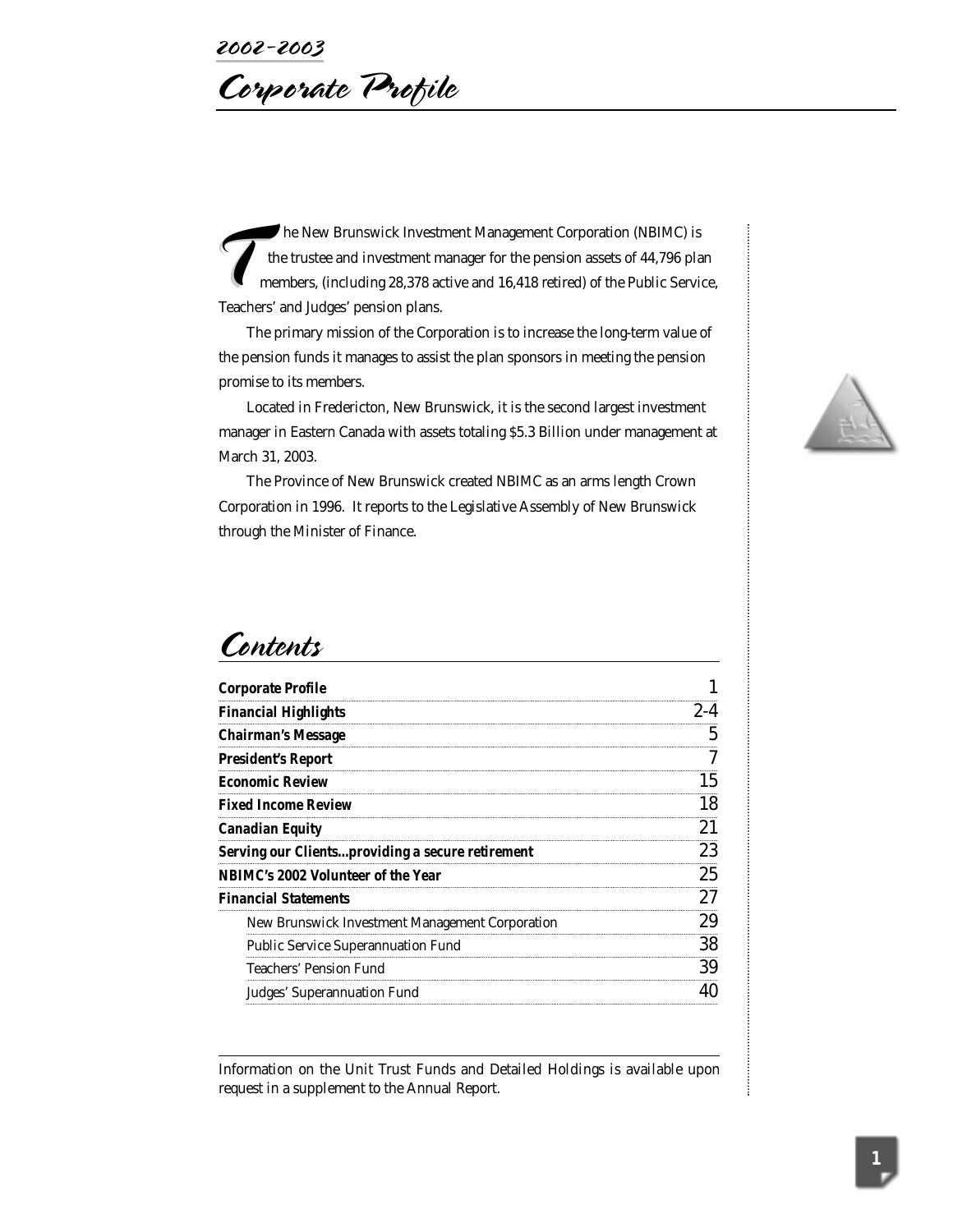# **PUBLIC SERVICE**



#### **INVESTMENTS BY PORTFOLIO - as of March 31, 2003 (\$ millions)**

|                              | 2003        | 2002        | 2001        |
|------------------------------|-------------|-------------|-------------|
| PUBLICLY TRADED EOUITY       |             |             |             |
| Canadian                     | \$<br>845.1 | \$<br>920.3 | \$<br>938.2 |
| International                | 529.3       | 587.3       | 643.2       |
| TOTAL PUBLICLY TRADED EOUITY | 1,374.4     | 1,507.6     | 1,581.4     |
| PRIVATE EQUITY               | 26.0        | 22.5        | 6.3         |
| <b>US Real Estate</b>        | 54.6        | 62.9        | 64.9        |
| Nominal Bonds                | 847.0       | 915.3       | 894.8       |
| Inflation Linked Securities  | 319.1       | 349.7       | 321.3       |
| <b>Short Term Assets</b>     | 104.4       | 147.7       | 93.7        |
| Other                        | 28.0        | 2.6         | (2.3)       |
| TOTAL INVESTMENT             | \$2.753.5   | \$3.008.3   | \$2.960.1   |

#### **INVESTMENT PERFORMANCE - as of March 31, 2003 (Annualized)**

|                              | 1 yr.      | 4 vr.    | 10 yr. |
|------------------------------|------------|----------|--------|
| Return                       | $-7.32%$   | 2.38%    | 6.50%  |
| Benchmark                    | $-7.54%$   | 2.50%    | 6.64%  |
| Real return, after inflation | $-10.00\%$ | $-0.16%$ | 4.60%  |

#### **ANNUAL TOTAL FUND RETURNS - 1994-2003**







**INVESTMENT PERFORMANCE as of March 31, 2003**

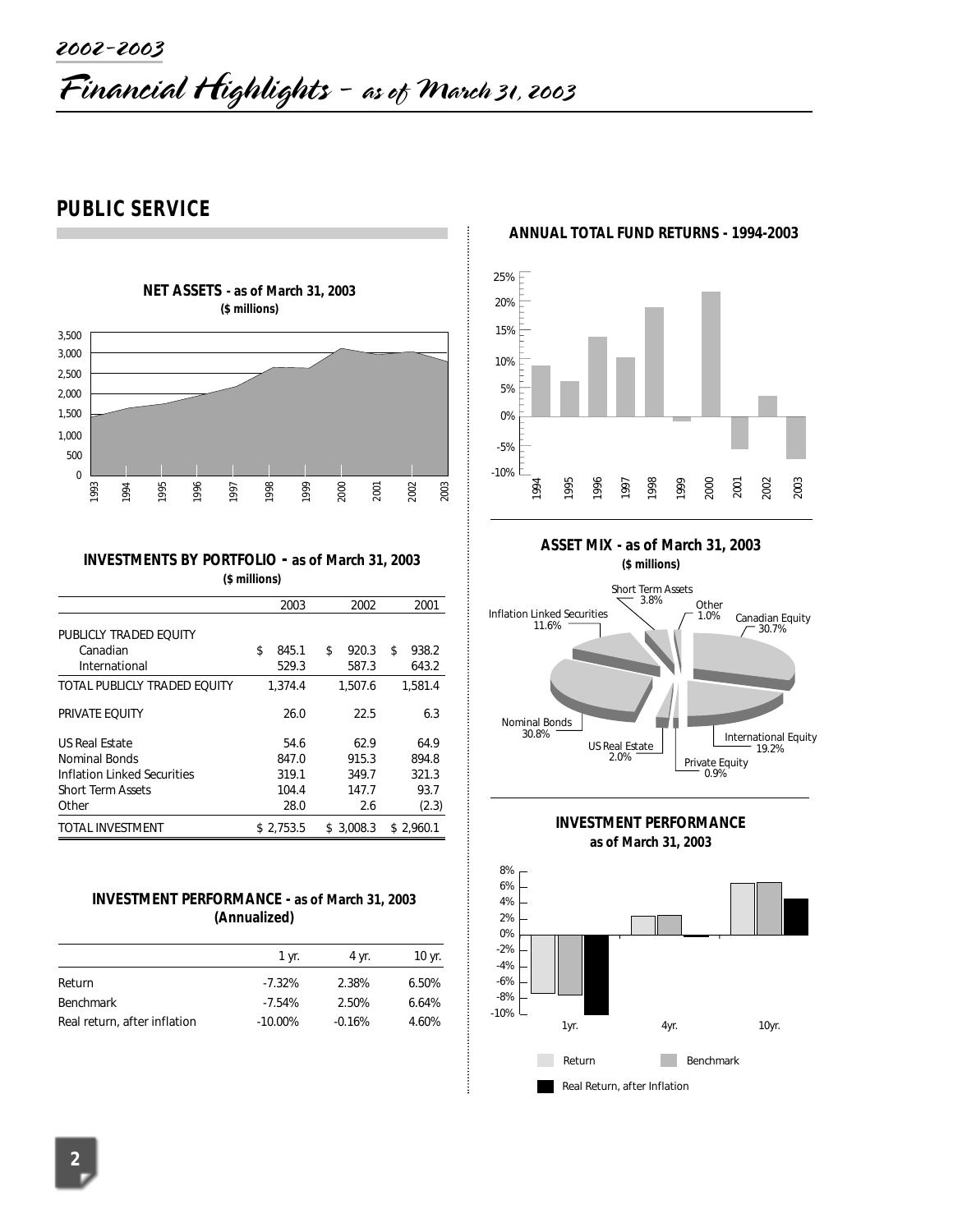# 2002-2003

# Financial Highlights - as of March 31, 2003

# **TEACHERS'**



#### **ANNUAL TOTAL FUND RETURNS - 1994-2003**



#### **INVESTMENTS BY PORTFOLIO - as of March 31, 2003 (\$ millions)**

|                              | 2003        | 2002        | 2001        |
|------------------------------|-------------|-------------|-------------|
| PUBLICLY TRADED EQUITY       |             |             |             |
| Canadian                     | \$<br>744.3 | \$<br>826.4 | \$<br>863.8 |
| International                | 458.5       | 517.5       | 583.8       |
| TOTAL PUBLICLY TRADED EOUITY | 1,202.7     | 1.343.9     | 1.447.6     |
| PRIVATE EQUITY               | 23.7        | 20.9        | 6.0         |
| <b>US Real Estate</b>        | 49.7        | 58.4        | 61.7        |
| Nominal Bonds                | 796.3       | 877.6       | 878.9       |
| Inflation Linked Securities  | 315.9       | 352.6       | 333.4       |
| <b>Short Term Assets</b>     | 94.4        | 136.1       | 88.0        |
| Other                        | 24.0        | 2.4         | (2.2)       |
| <b>TOTAL INVESTMENT</b>      | \$2.506.7   | \$2.791.8   | \$2.813.3   |

#### **INVESTMENT PERFORMANCE - as of March 31, 2003 (Annualized)**

| 1 vr.     | 4 vr.    | 10 yr. |
|-----------|----------|--------|
| $-6.53%$  | 2.46%    | 6.51%  |
| $-6.78\%$ | 2.57%    | 6.69%  |
| $-9.23%$  | $-0.08%$ | 4.61%  |
|           |          |        |

**ASSET MIX - as of March 31, 2003 (\$ millions)**



**INVESTMENT PERFORMANCE as of March 31, 2003**

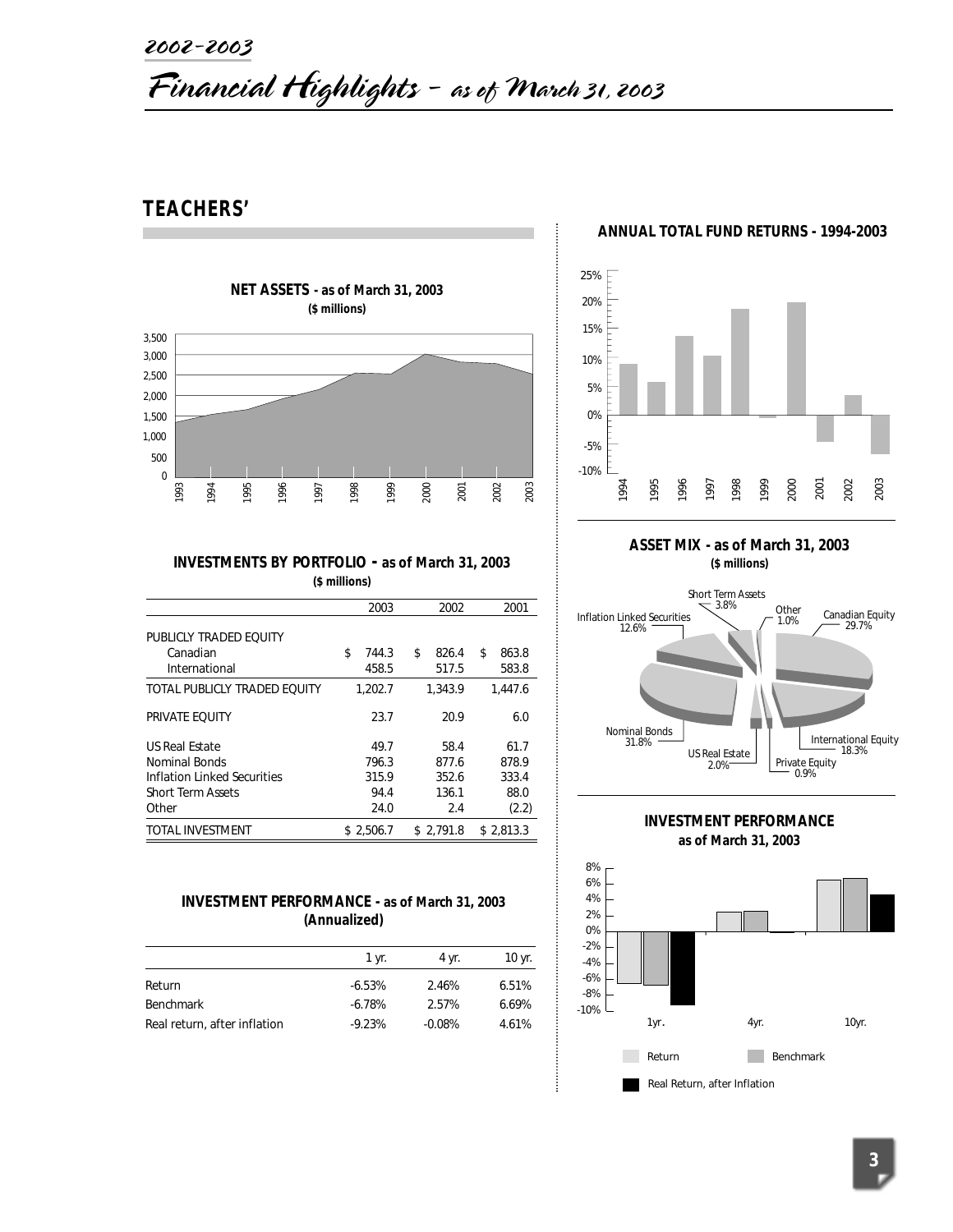# **JUDGES'**



#### **INVESTMENTS BY PORTFOLIO - as of March 31, 2003 (\$ millions)**

| 1993                         | 1995<br>1994 | 1996<br>1997                                           | 1998          | 1999   | 2000 | 2001   | 2002 | 2003   |
|------------------------------|--------------|--------------------------------------------------------|---------------|--------|------|--------|------|--------|
|                              |              |                                                        |               |        |      |        |      |        |
|                              |              | <b>INVESTMENTS BY PORTFOLIO - as of March 31, 2003</b> | (\$ millions) |        |      |        |      |        |
|                              |              |                                                        |               | 2003   |      | 2002   |      | 2001   |
| PUBLICLY TRADED EQUITY       |              |                                                        |               |        |      |        |      |        |
| Canadian                     |              |                                                        | \$            | 6.5    | \$   | 7.5    | \$   | 7.4    |
| International                |              |                                                        |               | 4.1    |      | 4.8    |      | 5.0    |
| TOTAL PUBLICLY TRADED EOUITY |              |                                                        |               | 10.6   |      | 12.3   |      | 12.4   |
| PRIVATE EQUITY               |              |                                                        |               | 0.2    |      | 0.2    |      | 0.0    |
| <b>US Real Estate</b>        |              |                                                        |               | 0.4    |      | 0.5    |      | 0.4    |
| <b>Nominal Bonds</b>         |              |                                                        |               | 4.9    |      | 5.6    |      | 5.3    |
| Inflation Linked Securities  |              |                                                        |               | 2.3    |      | 2.7    |      | 2.4    |
| <b>Short Term Assets</b>     |              |                                                        |               | 0.7    |      | 1.1    |      | 0.7    |
| Other                        |              |                                                        |               | 0.2    |      |        |      |        |
| TOTAL INVESTMENT             |              |                                                        |               | \$19.4 |      | \$22.3 |      | \$21.2 |

#### **INVESTMENT PERFORMANCE - as of March 31, 2003 (Annualized)**

|                              | 1 yr.     | 4 yr.    | 9 yr. |
|------------------------------|-----------|----------|-------|
| Return                       | $-8.93%$  | 1.91%    | 6.02% |
| <b>Benchmark</b>             | $-9.11%$  | 2.03%    | 7.42% |
| Real return, after inflation | $-11.56%$ | $-0.61%$ | 4.09% |

**ANNUAL TOTAL FUND RETURNS - 1996-2003**



**ASSET MIX - as of March 31, 2003 (\$ millions)**







*Data is only available for 9 years*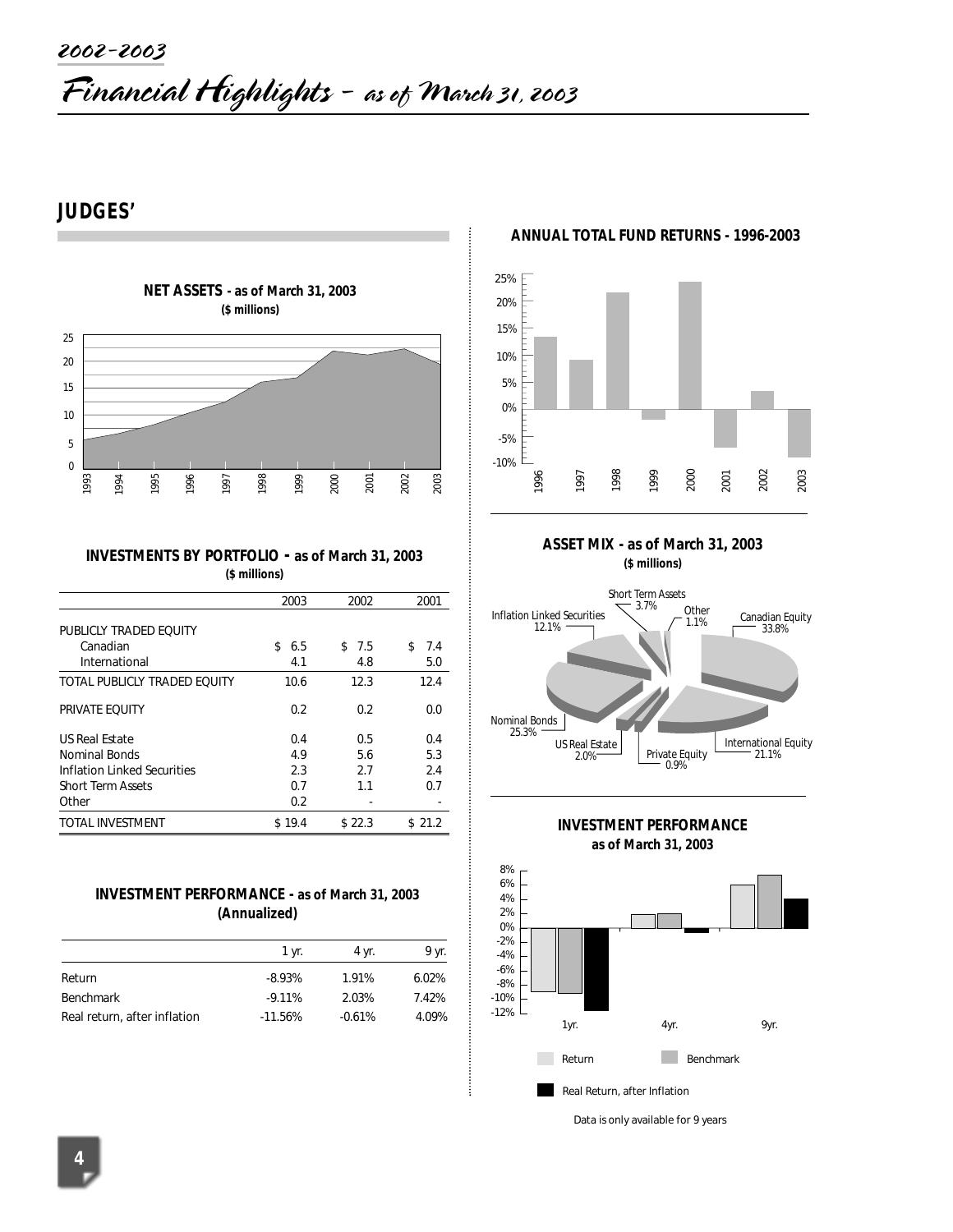# 2002-2003 Chairman's Message



*"Ongoing review and self-evaluation are essential to any corporate body; a board governance committee will soon be established. "*

he past year marks the third in a series of challenging years for the capital markets. Equity markets in Canada and abroad have experienced significant declines, presenting challenges to all fund managers; however, with challenge comes opportunity. The board recognizes the need to take a long-term view, and with qualified staff in place, NBIMC is in a position to take advantage of opportunities as they present themselves.

The board has recently completed a review of the Corporation's investment policy. This review has confirmed our opinion that diversity of holdings is an effective means of reducing return volatility. It also recognizes the value of a substantial equity position, as historically, equities provide superior returns compared to bonds.

#### **Corporate Governance**

The legislation that brought NBIMC into existence also establishes many of the governance parameters under which the Corporation operates. However, as ongoing review and self-evaluation are essential to any corporate body, a board governance committee will soon be established. The first task of this committee will be to conduct a review of board governance and to make recommendations back to the board later this year.

The board and its two committees, Human Resources and Audit, have had a busy year. Throughout the year, the board had ten meetings while Audit and Human Resources each met four times.

In September of the fiscal year ending March 31 2003, I was appointed Chairman of the NBIMC board. I am grateful to all staff and fellow Corporation board members for their patience and effort in making this mid-year transition as smooth as possible. Their dedication to the goals of the Corporation is apparent and contributes greatly to the success of NBIMC, positioning it for a solid future.

Gaudh

**G. W. McMullen** Chairman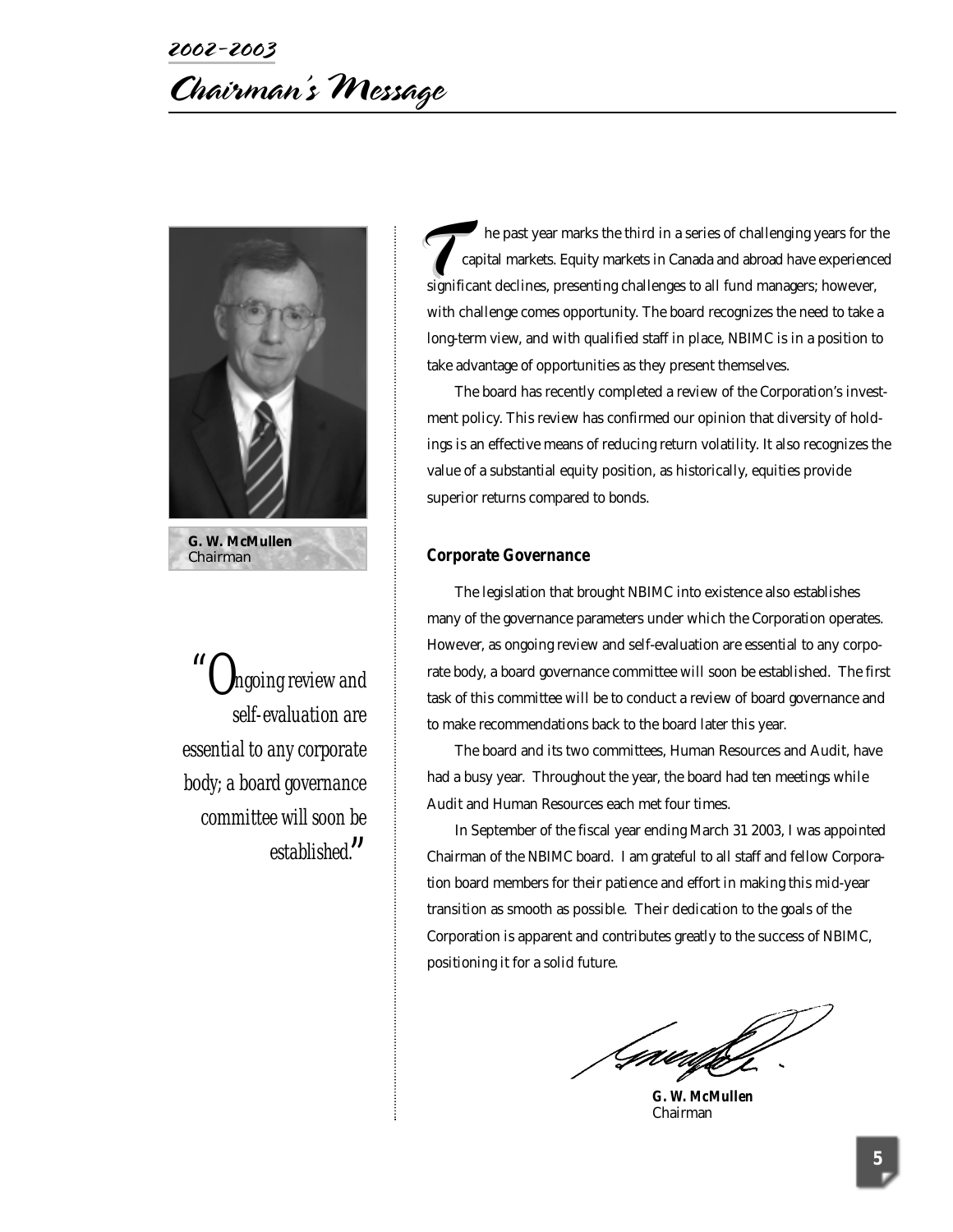# **BOARD OF DIRECTORS**

Seated, Left to right: **Ronald J. LeBlanc, William W. Tozer, G. W. McMullen, Eileen Pike, Rowland Frazee** Standing, Left to right: **Gilles Lepage, Sharon MacFarlane, Dawson Murray, John Mallory, Wiktor Askanas, Ernest MacKinnon, Richard Speight**

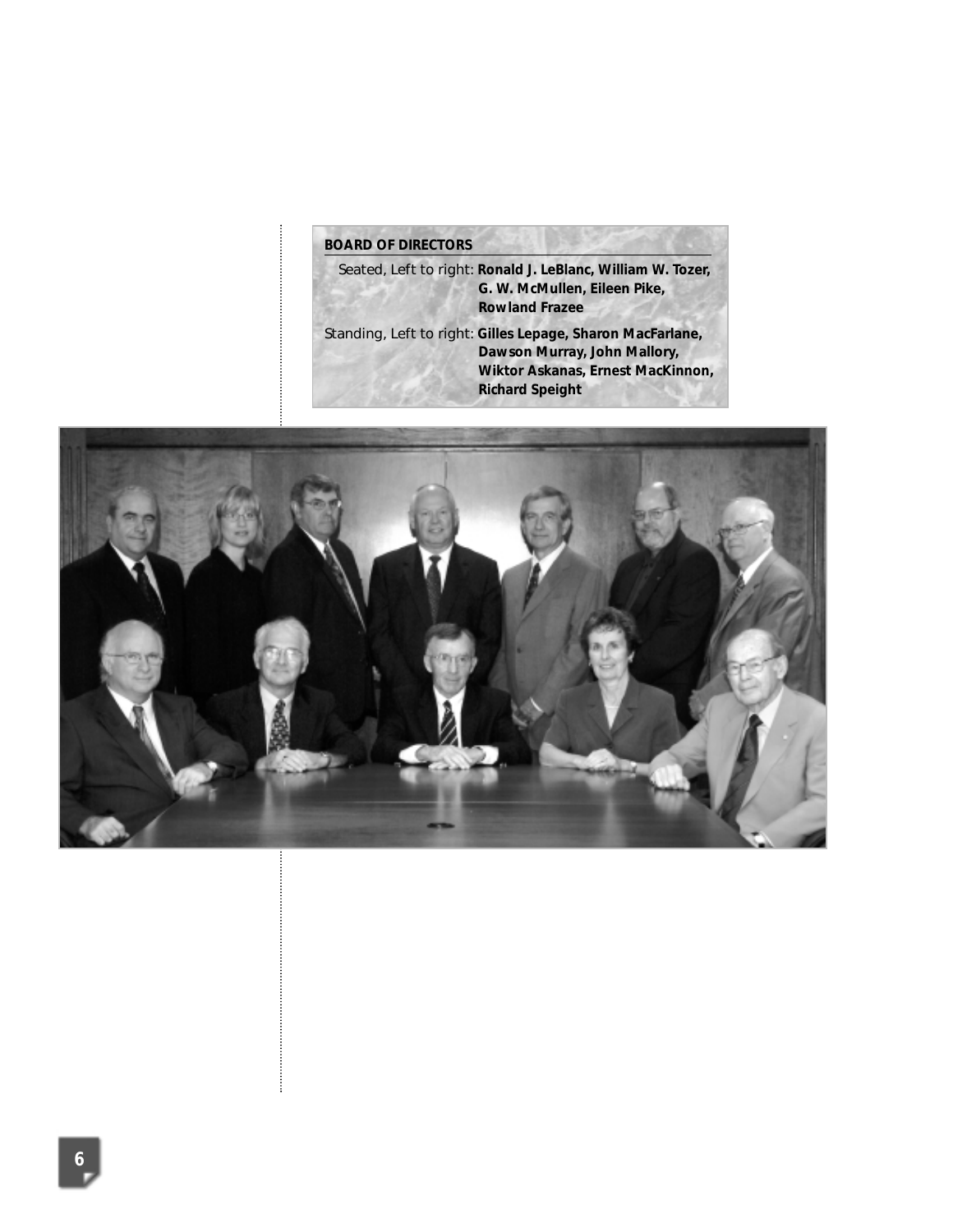# 2002-2003 President's Report



**Ernest L. MacKinnon** President and Chief Executive Officer

*"Employees have proudly embraced a commitment to be a leading investment manager built on a foundation of teamwork, innovation and ethical behaviors, working in the service of our clients. "*

s the two and one half year decline in equity markets continued unabated, the 2002-2003 business year of the Corporation saw the Sthe two and one half year decline in equity markets continued<br>unabated, the 2002-2003 business year of the Corporation saw the<br>capital of funds under management also decline by a significant amount. Fortunately, the Corporation's diversified asset base and close attention to risk management served to counterbalance the impact of these equity market declines as fixed income assets contributed solid returns.

The past year marked an important turning point for the Corporation, positioning the organization for long-term success. It is our belief that a "knowledge based" organization such as NBIMC must be flexible, innovative, willing risk takers and continuously learning if it is to meet its challenges with success. Earlier this year, we undertook a process of change which we believe will carry the organization to a new and higher level of performance.

Having grown from an initial base of 13 employees to 32 employees presently the Corporation has reached a mature stage. The entire organization has gone through a steep learning period as we assembled our team, developed our investment program, put in place our risk management tools and processes, built our portfolio accounting and compliance capability, and overlaid the operation with a reliable information technology architecture. We have also taken careful steps to ensure the Corporation subscribes to and practices very high ethical behaviors. Employees have proudly embraced a commitment to be a leading investment manager built on a foundation of teamwork, innovation and ethical behaviors, working in the service of our clients.

However, we believe a knowledge-based organization like NBIMC must continue to learn, innovate and evolve to reach the next level of success. With this goal in mind, the organization launched a process of change designed to create a stronger leadership team, embrace a common vision, and empower and challenge every employee to maximize their contribution to the achievement of NBIMC's goals.

A new three year Business Plan has been developed for NBIMC and will commence with the 2003-04 business year. This plan focuses on the successful achievement of both nominal and relative return goals for our pension clients. We believe that the attainment of these goals, combined with additional employer contributions to amortize the deficit accumulated during the plan's early years, will make the achievement of a fully funded status in 10-12 years feasible.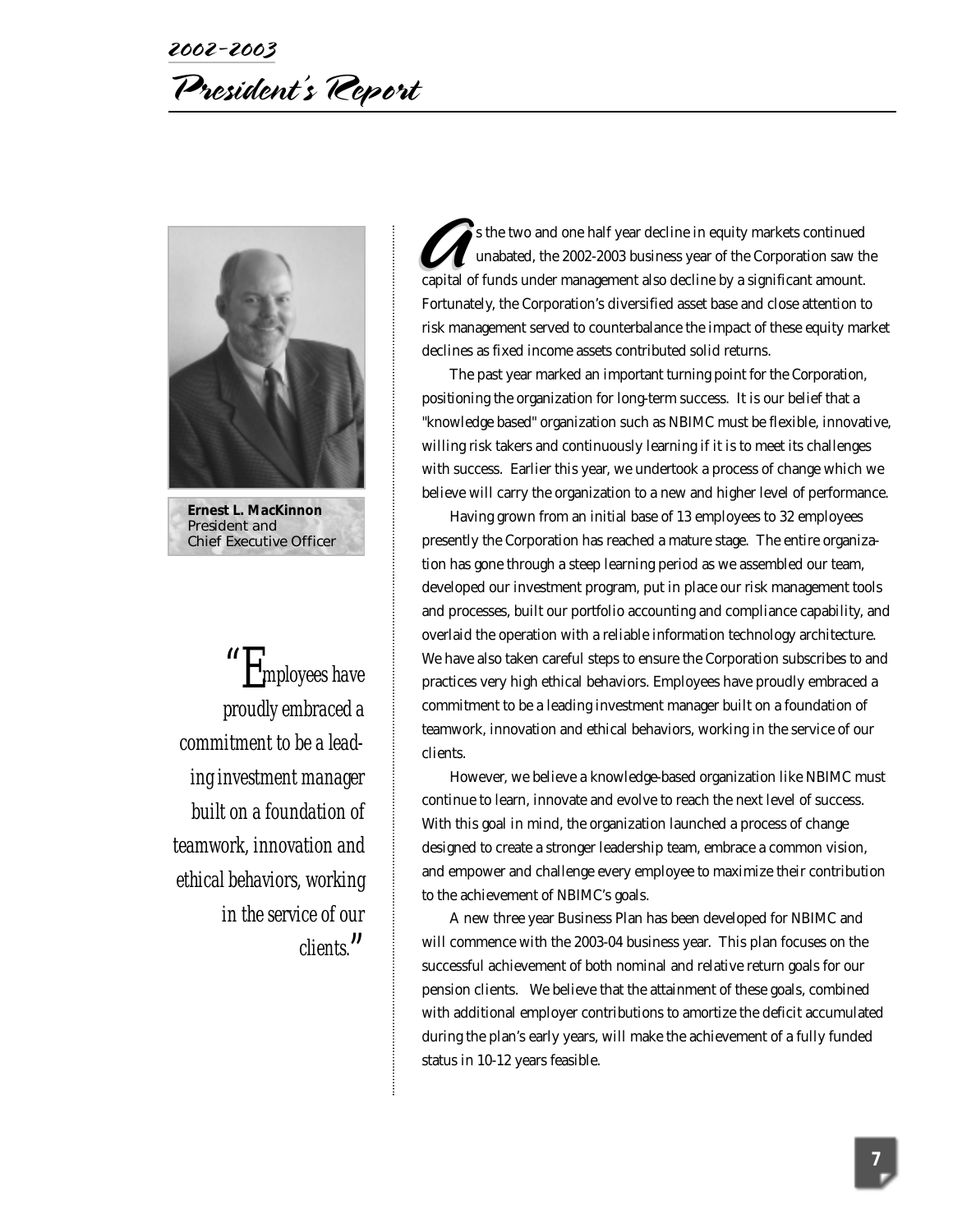#### 2002-2003

# PRESIDENT'S REPORT



A key part of the strategies to achieve the Business Plan targets is an increased diversification in the asset mix for the three client funds. In addition to the traditional equity and nominal bond assets our Board has made a significant commitment to real return bonds, private equity and real estate. Smaller commitments to infrastructure assets and to two absolute return strategies provide further return and diversification benefits.

Our business plan strategy stresses a rigorous analysis of all aspects of the investment program, ensuring consideration of investment returns, risks, and investment costs. Although even a strong businesslike approach will not produce positive nominal returns during falling markets, they can be effective in enhancing the returns that are available.

We expect the next several years to be difficult ones for investors due to the uncertain world economic and geopolitical outlook. We believe market returns will be below those of the past 20 years and have modified our plans accordingly. Despite our outlook for lower returns we believe the Corporation can produce the returns required to meet the plan threshold return requirements of 4.0 percent plus inflation.

Ample diversification and staying the course on our long-term focus gives us confidence in future investment success.

The Corporation is proud of its efforts to direct a portion of the pool of savings it manages back into the region's capital markets through its Atlantic Opportunities Private Equity Portfolio. Our investment team reviewed a significant number of prospects in the past year, and several were selected as new portfolio investments. It is an area which continues to get emphasis in our Business Plan with the goal of reaching as close to full portfolio investment status as possible over the ensuing threeyear period.

In order to achieve style and risk diversification, the Corporation has moved more of its assets, including a portion of Canadian large cap equities, to outside managers. As well, the newer assets such as infrastructure and real estate are difficult to manage in-house due to their very specialized nature and are being implemented with external managers. These decisions do not change our belief that in-house management should be our predominate approach.

A number of communication activities were undertaken throughout the year. ECHO, a client newsletter, is a joint project with our partner the Public Service Employee Benefits Branch of the Office of Human Resources. This newsletter includes pension and investment highlights. ECHO can also be accessed online at our newly revised Corporate website, **www.nbimc.com**, which continues to be our most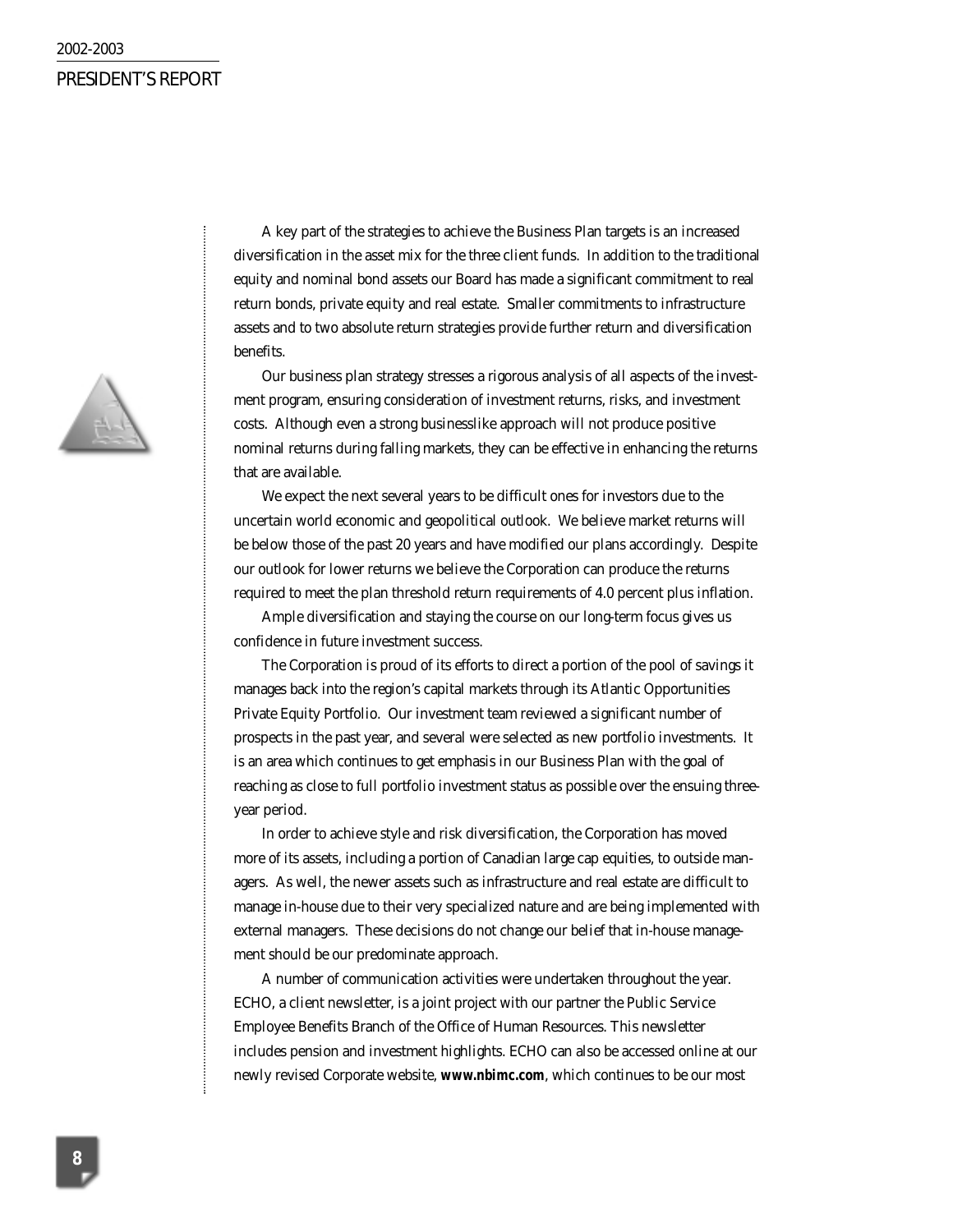effective means of client contact. As well, meetings with pension client representatives for both the Teachers' and Public Service plans were also held during the year.

I am very proud of the progress of the Corporation to date. Our Board of Directors have been diligent and supportive in the capable way they have carried out their responsibilities. Our staff, 97% of whom are Maritimers, are proudly dedicated through their innovation and hard work to making the Corporation a unique New Brunswick success story in our industry.

Our previous Business Plan continued in effect through the past business year. As in past reports, we present an accountability report based on the Plan's goals.

#### **Accountability Report**

The past year was the fourth full year of the current Business Plan. In line with our continuing commitment to be accountable for our results, we present the following report:

#### **KEY RESPONSIBILITY AREAS**

#### *1. Investment Management Services*

- Trusteed Pension Funds
- New Client Business
- New Brunswick Opportunities
- Management Expense Ratio

#### *2. Learning and Growth of our People*

- Investment Staff
- Research, Accounting and Administrative Staff
- Board of Directors

#### *3. Information Technology*

#### *4. Stakeholder Relations*

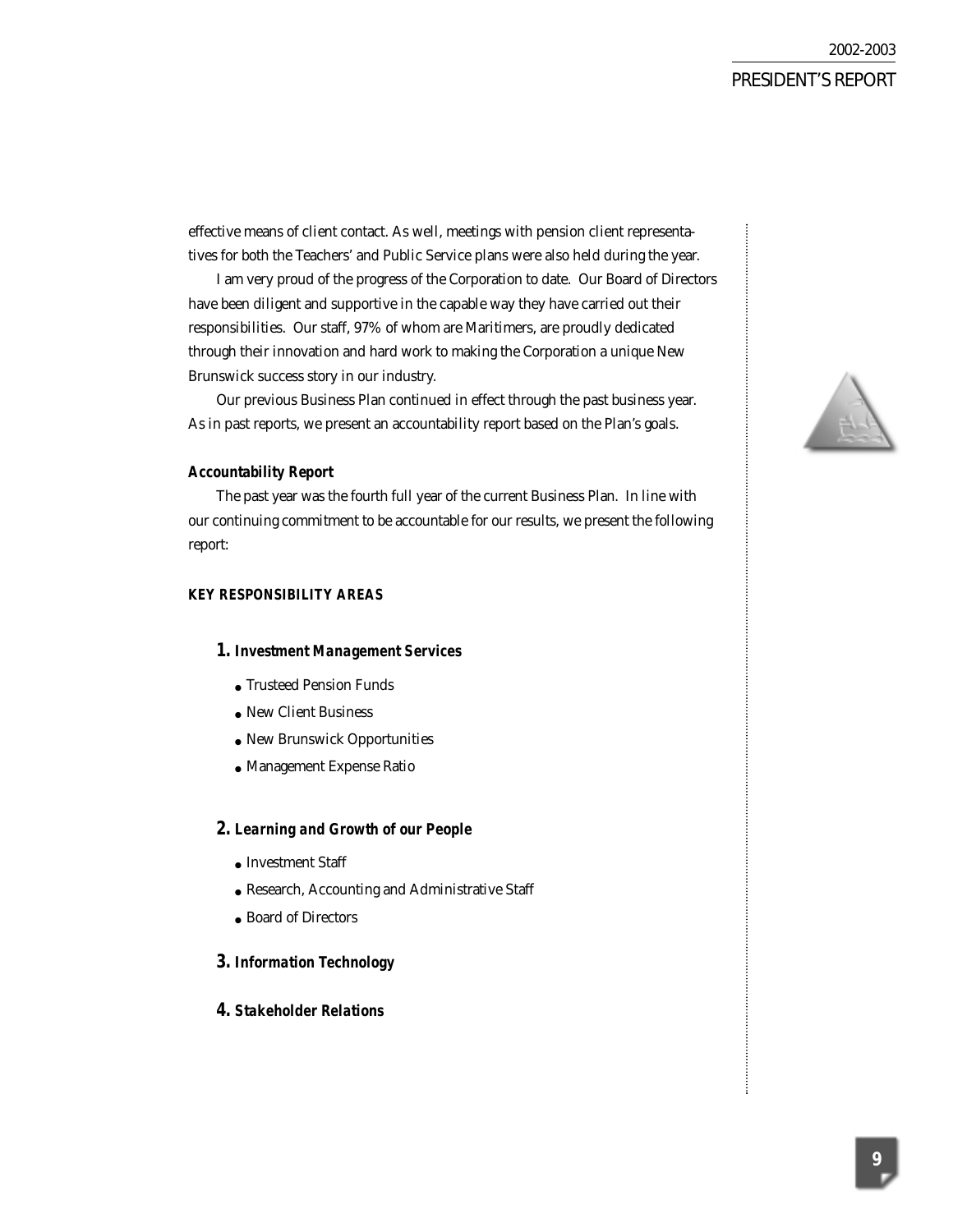#### **Reporting Against Objectives for Key Responsibilities**

#### *1.0 Investment Management Services*

#### ● *TRUSTEED PENSION FUNDS*

#### **Objective # 1**

*From active management the objective is to earn an annual average of 42 basis points (bps) above policy asset benchmark performance, net of Corporation costs over rolling four-year periods.*

#### **Actual Results**

| 2002-2003 | 2001-2002 | 2000-2001 | 1999-2000 | <b>Annual Average</b> |
|-----------|-----------|-----------|-----------|-----------------------|
| $+9$ bps  | $+6$ bps  | $-92$ bps | $-10$ bps | $-22$ bps             |

#### ● *TRUSTEED PENSION FUNDS*

#### **Objective # 2**

*The investment policy objective is to earn more than the minimum funding assumption of 4.0% real return over the long term (defined as ten years or more) from the policy asset mix.* 

#### **Actual Results, Net of Inflation**

|                       | 2002-2003 | <b>Four Year Average</b> | <b>Ten Year Average*</b> |
|-----------------------|-----------|--------------------------|--------------------------|
| <b>Public Service</b> | $-10.0\%$ | $-0.2\%$                 | 4.6%                     |
| Teachers'             | $-9.2\%$  | $-0.1\%$                 | 4.6%                     |
| Judges'               | $-11.6%$  | $-0.6\%$                 | 4.1%**                   |

#### ● *TRUSTEED PENSION FUNDS*

#### **Objective # 3**

*The Corporation will undertake periodic reviews of the Statements of Investment Policies, at least every three years, or any time new actuarial data becomes available.*



*<sup>\*</sup> Ten-year results are based on the past seven year results of NBIMC and the previous three-year results of the Department of Finance, investment managers of that time.*

*<sup>\*\*</sup>Nine year average shown for Judges' as ten year information not available.*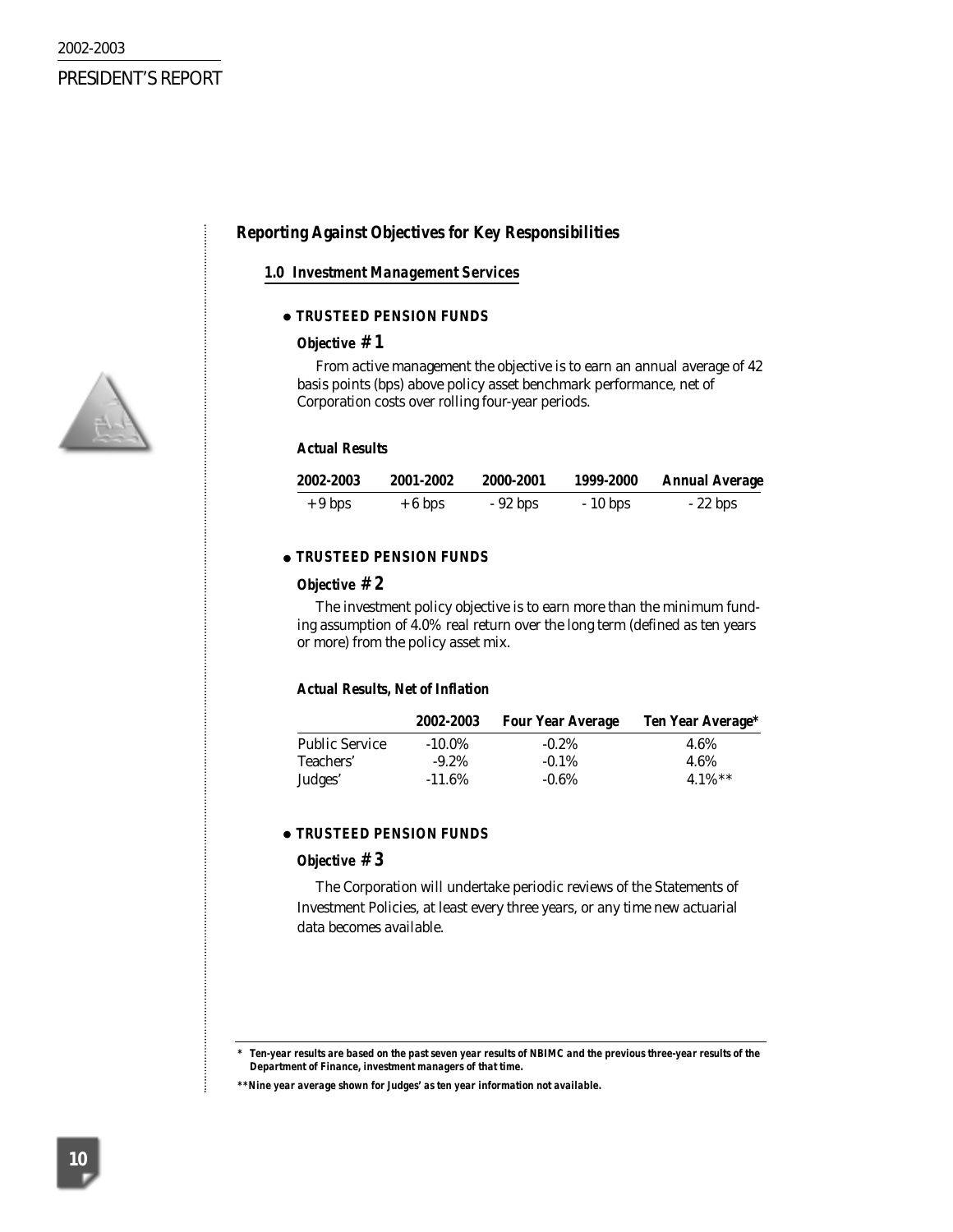#### **Actual Results**

New actuarial data became available close to year-end for the Public Service Superannuation Fund and the Board proceeded to make revisions to Investment Policies subsequent to year-end.

#### ● *NEW CLIENT BUSINESS*

#### **Objective # 4**

*The Corporation will prepare an implementation plan, including a marketing plan, to seek investment mandates within the New Brunswick Public sector for implementation within the 2000-2001 business year.*

#### **Actual Results**

The Board of the Corporation has decided to defer this activity for a further three years.

#### ● *NEW BRUNSWICK OPPORTUNITIES*

#### **Objective # 5**

*To identify quality investment opportunities within the New Brunswick and Atlantic Canada economy to a maximum of 2% of trusteed funds over the period 1998-2002.*

#### **Actual Results** (in millions)

|                  | 2002 2003  | 2001-2002  | 2000-2001        | 1999-2000        |
|------------------|------------|------------|------------------|------------------|
| 2% of Funds      | \$106      | S116       | S <sub>116</sub> | S <sub>124</sub> |
| Portion Invested | \$56 (53%) | \$54 (46%) | \$52.5(45%)      | \$68(55%)        |

#### ● *MANAGEMENT EXPENSE RATIO*

#### **Objective # 6**

*Utilizing the Annual PIAC (Pension Investment Association of Canada) Survey of Pension funds in Canada, the Corporation will maintain its management expense ratio at or below the average for funds of \$5 billion or more in size for its trusteed pension funds and at the low end of the market for the management of external fund mandates.*

#### **Actual Results** (in basis points)

|                            | 2002-2003 | 2001-2002 | 2000-2001 | 1999-2000 |
|----------------------------|-----------|-----------|-----------|-----------|
| PIAC Benchmark             | n. a.     | n. a.     | n. a.     | n. a.     |
| <b>NBIMC Expense Ratio</b> | 13.5      | 11.3      | 9.2       |           |

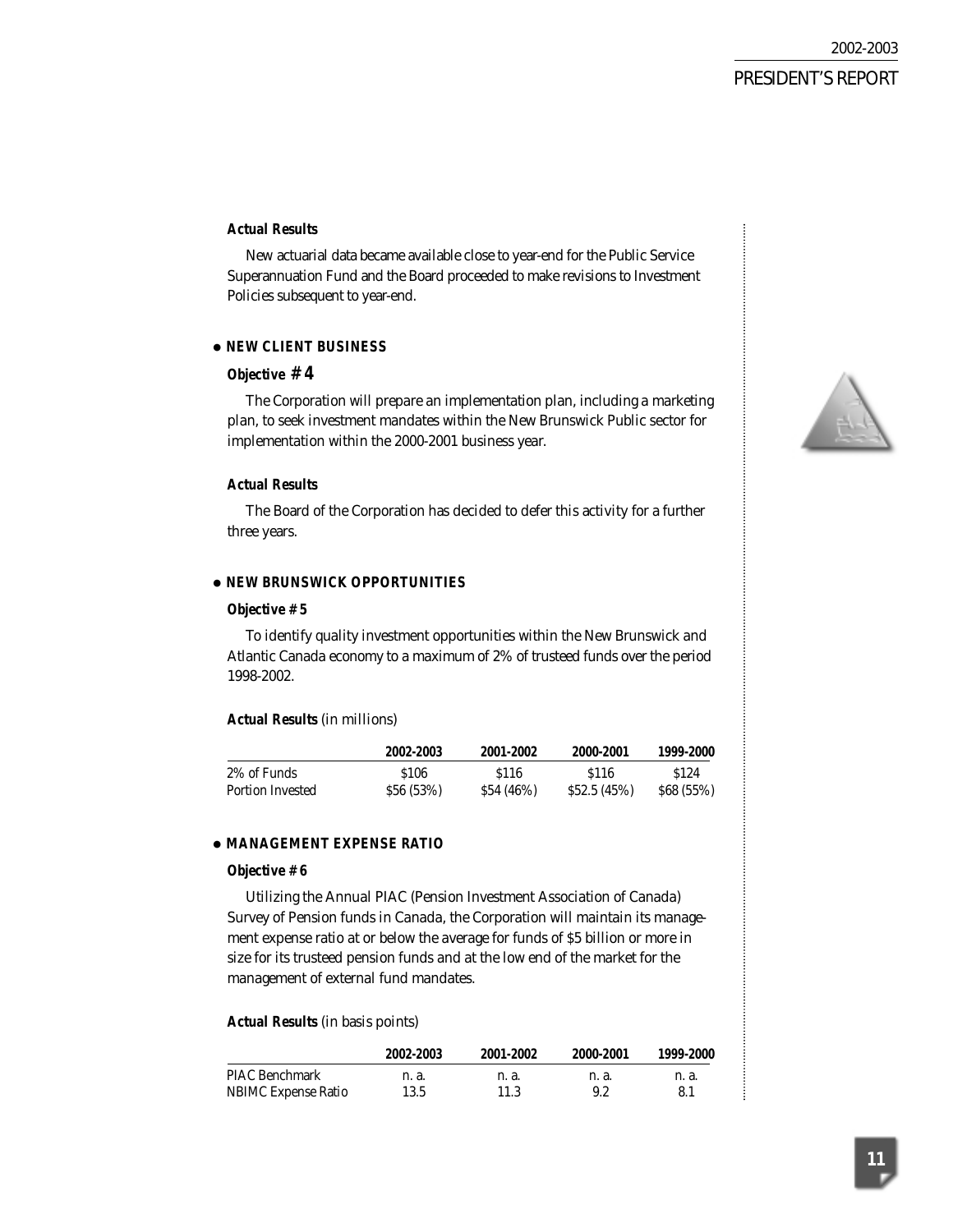PIAC has discontinued the survey and an alternative source has not been found. The recent growth in costs reflects the much higher costs of external specialist managers plus the decrease in size of assets due to the recent poor investment climate. We have temporarily replaced the PIAC survey by our informal survey of publicly available data from other pension funds. It verifies that NBIMC remains one of the lowest cost managers in our industry.

#### *2.0 Learning and Growth of our People*

#### ● *INVESTMENT STAFF*

#### **Objective # 7**

*The objective for investment staff will be to achieve a 75 percent CFA (Chartered Financial Analyst) designation and to reach and maintain an average industry experience factor of 8 years.*

#### **Actual Results**

| <b>Number of Employees - Investment</b> | 2002-2003 | 2001-2002 | 2000-2001 | 1999-2000 |
|-----------------------------------------|-----------|-----------|-----------|-----------|
| Proportion with CFA Designation         | 56%       | 56%       | 29%       | 44%       |
| Number Enrolled in CFA Program          | 19%       | 19%       | 41%       | 44%       |
| Average years of experience             |           | x         |           |           |

#### ● *RESEARCH, ACCOUNTING AND ADMINISTRATIVE STAFF*

#### **Objective # 8**

*All research, accounting and administrative staff will be encouraged to achieve professional designations, Canadian Securities courses or other educational programs to enhance general industry knowledge and/or specific skills. The objective is that every employee will undertake knowledge and/or skills upgrading every year.*

#### **Actual Results**

|                                | 2002 2003 | 2001-2002 | 2000-2001 | 1999-2000 |
|--------------------------------|-----------|-----------|-----------|-----------|
| Proportion of employees        |           |           |           |           |
| undergoing continuous learning | 100%      | 81%       | 87%       | 83%       |

#### ● *BOARD OF DIRECTORS*

#### **Objective # 9**

*Develop and improve the Board's knowledge and decision-making ability on pension investment matters.*

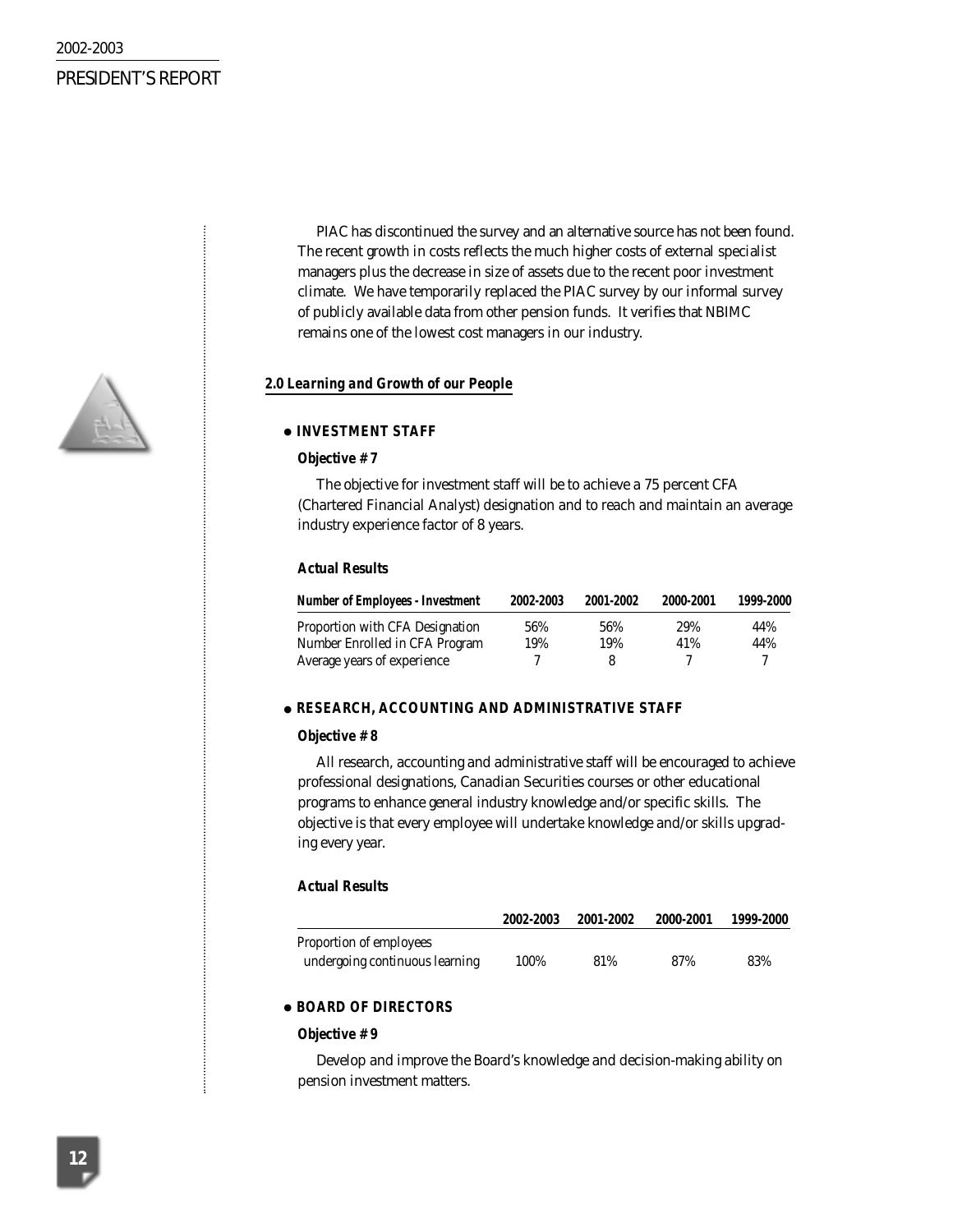#### **Actual Results**

|                                        | 2002-2003 | 2001-2002 | 2000-2001 | 1999-2000 |
|----------------------------------------|-----------|-----------|-----------|-----------|
| Number of Board members                | 12        | 12        |           |           |
| New Board Member Orientations          |           |           |           |           |
| Number receiving External training     |           |           |           |           |
| courses or seminars                    |           |           |           |           |
| Internal training courses or seminars* |           |           |           |           |

#### *3.0 Information and Technology Management*

#### **Objective # 10**

*The Corporation will have a Systems Management Plan in place which will be designed to ensure that any shutdown of basic technology and systems will not disrupt business for more than a four-hour period, no more than once per year (from internal system failure).*

#### **Actual Results**

|                             | 2002-2003 | 2001-2002 | 2000-2001   | 1999-2000 |
|-----------------------------|-----------|-----------|-------------|-----------|
| # of shutdowns of more than |           |           |             |           |
| four hours duration         |           |           |             |           |
| $\bullet$ from any cause    | None      | None      | None        | None      |
| • from internal failures    | None      | None      | <b>None</b> | None      |

#### **Objective # 11**

*Information resources will be reviewed periodically to ensure costs are controlled and excess volumes are reduced.*

#### **Actual Results**

Information sources including newspapers, magazines and financial market news publications are being reviewed and redundancies deleted.

#### *4.0 Stakeholder Relations*

#### **Objective # 12**

*The Corporation will develop, implement and maintain a Communication Strategy covering communication activity with all stakeholders and interested parties such as the media.*



*<sup>\*</sup> All Board members attend.*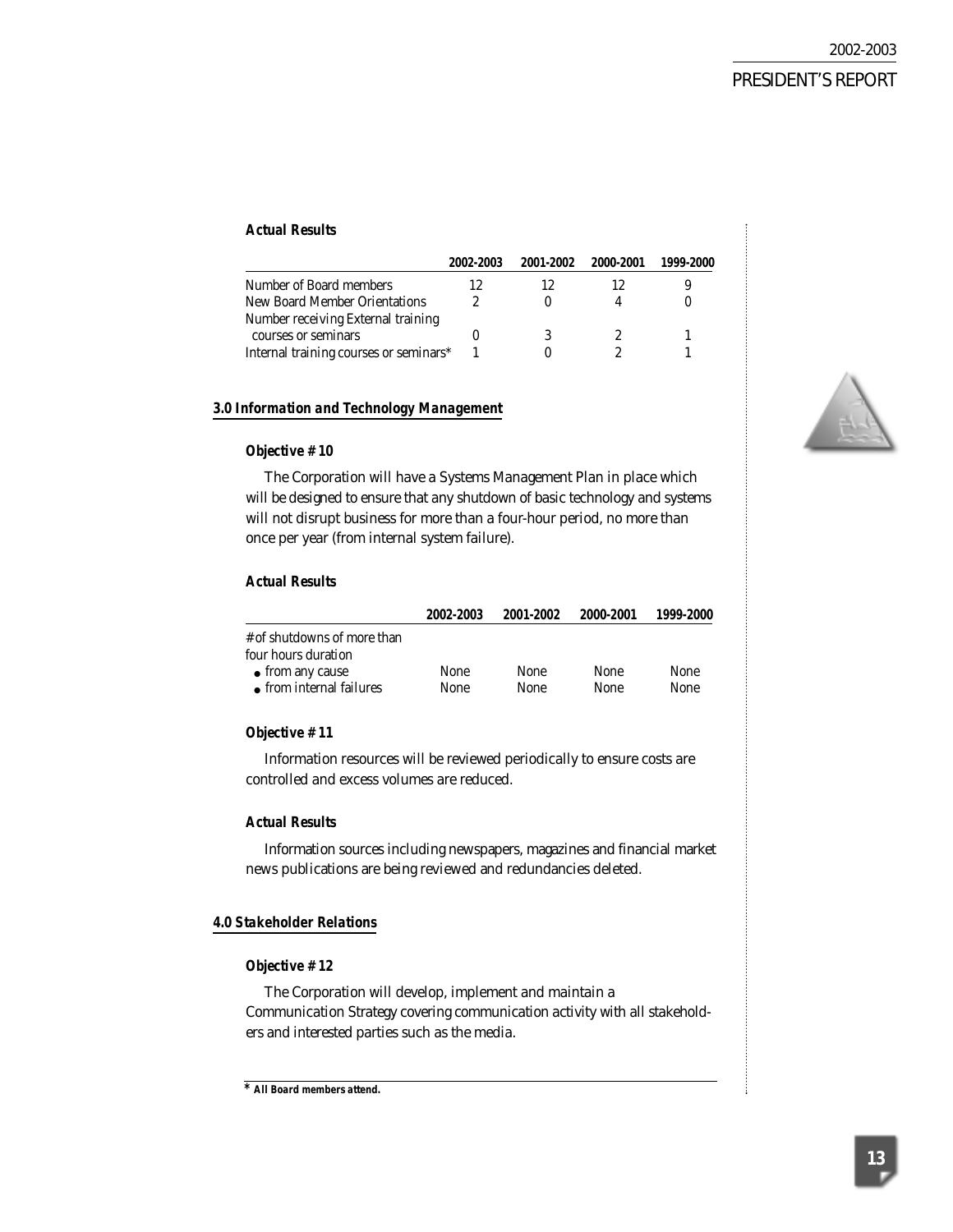

#### **Actual Results**

A Board approved Communications Plan is in place. This plan is being utilized to guide communications activity at the Corporation.

#### **Objective # 13**

*Using various channels and information tools, the Corporation will ensure appropriate information, covering corporate operations and results, flow to all stakeholders at least annually.*

#### **Actual Results**

The Corporation utilizes the following approaches to stakeholder communications:

- 1) Annual Report available in print form and also by e-mail from *nbimc@nbimc.com.*
- 2) Our website, *http://www.nbimc.com*, contains general information, investment policies and the Annual Report. During the past year, the web site was revised and updated.
- 3) ECHO newsletter sent to nearly 43,000 plan members, both active and retired.
- 4) Periodic meetings occur with plan member representatives to present the Annual Report.
- 5) Periodic meetings occur with the Plan Sponsor, the Minister of Finance, and senior staff.
- 6) Appearances before the Legislative Committee on Crown Corporations.
- 7) Press releases.

hac funna

**Ernest L. MacKinnon** President and Chief Executive Officer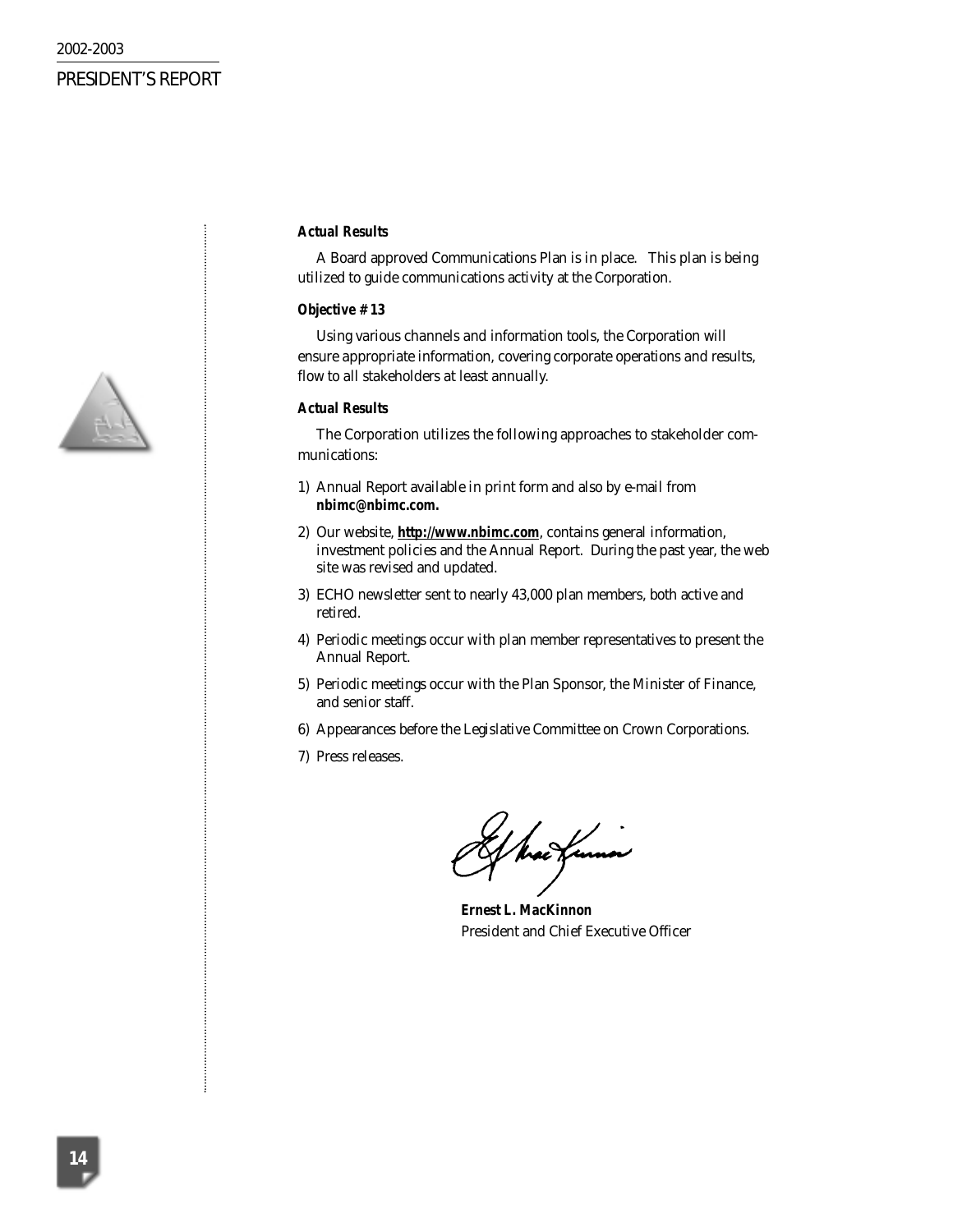#### **Asset Management**

he past fiscal year remained an extremely challenging investing climate. Global equity markets continued to deteriorate due to marginal economic growth and equity markets continued to deteriorate due to marginal economic growth and geopolitical concerns. A bright spot, however, was that NBIMC's conservative asset mix, relative to many of our pension fund peers, helped to mitigate the equity losses. As well, our internal investment activities continued to add value versus our benchmarks.

Economic growth in the U.S. was weak throughout the year due to low levels of corporate spending and a number of side effects from the build-up and execution of military actions in Iraq. Consumer confidence was also unstable throughout the year with a decent rebound occurring just prior to year-end. Real GDP growth, of a modest 2.1%, came almost exclusively through consumer spending. Housing market activity remained strong as interest rates stayed low, thanks to further U.S. Federal Reserve Board interest rate cuts and lower yields in the bond market. U.S. employment levels continued to struggle with the unemployment rate increasing by 20 basis points (bps) over the year to approximately 6%.

In contrast to the U.S., Canada was one of the strongest economies in the developed world. Real GDP growth of 2.6% was driven by a combination of consumer spending and the expansion of the manufacturing sector. Housing related activity was strong and unlike the U.S. Canada had strong employment growth. The Bank of Canada also began to notably tighten monetary policy through four interest rate increases, which cumulatively increased short-term interest rates by 100 bps. Stronger growth and inflationary concerns kept the Bank of Canada quite aggressive on interest rates throughout the year. At year-end Canadian short-term rates were 150 bps greater than comparable U.S. rates. Stronger Canadian growth and a higher short-term interest rate differential resulted in the Canadian Dollar appreciating rather rapidly near year-end. During the year the Canadian Dollar gained approximately five percent over its U.S. counterpart.

The European economies (EU-15) as a whole had significantly weaker growth than North American economies. Real GDP over the first nine months only increased by approximately 1%. Consumer spending was also relatively weaker, and confidence levels reached new lows in March of 2003. The United Kingdom (U.K.) was the main exception in the group with fairly strong consumer spending patterns mainly fueled by the continuation of a strong housing market. In contrast, Germany continued to

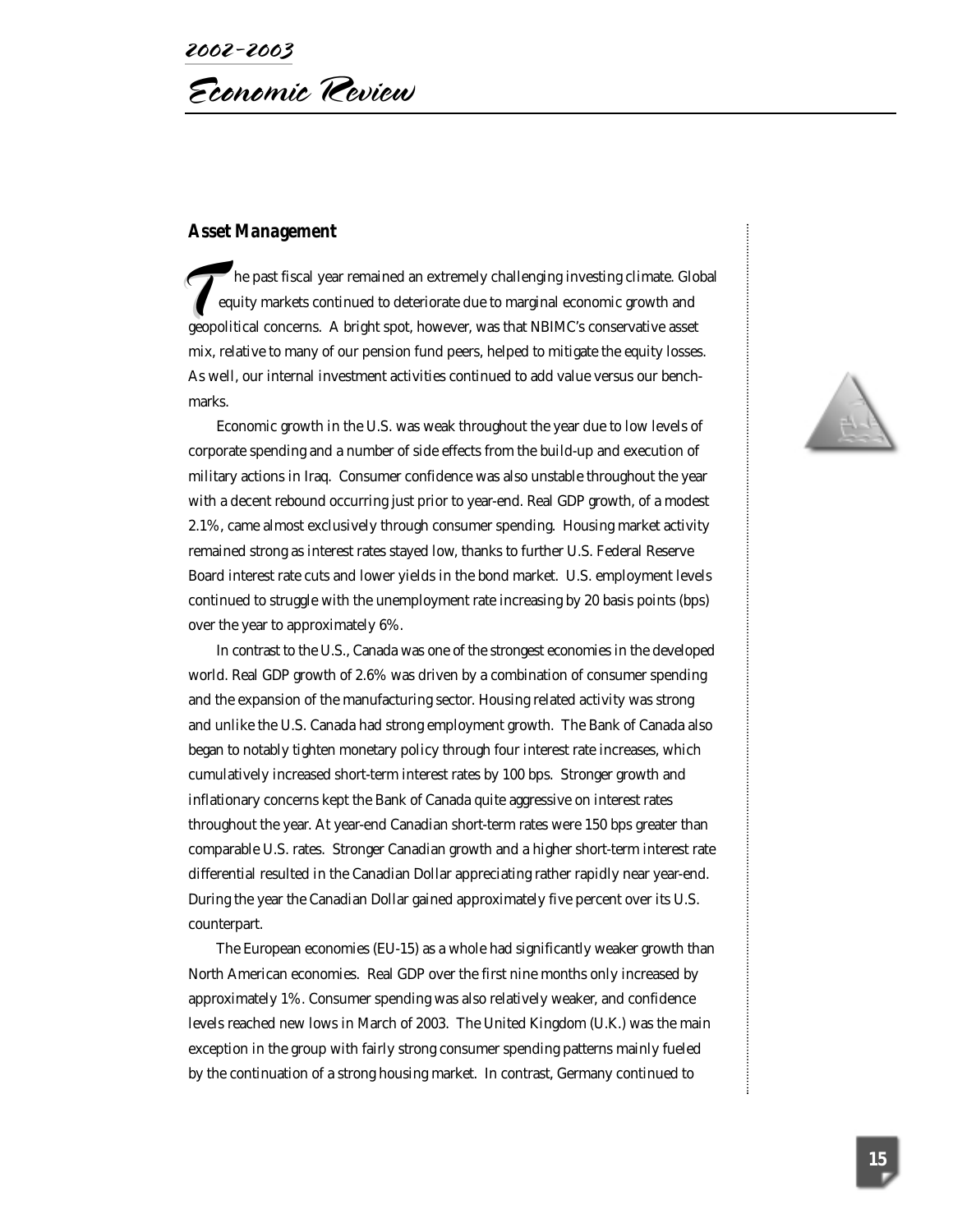#### ECONOMIC REVIEW



struggle with its higher cost production environment and budget difficulties. The European Central Bank kept interest rates steady through most of the year due mainly to inflation concerns, however they cumulatively cut rates by 75 bps closer to year end to close at 2.50%. The relatively stronger U.K. economy prompted the Bank of England to only cut interest rates once, by 25 bps in February to close the year at 3.75%. The Japanese economy had fairly impressive growth, especially compared to their recent past, however it occurred mainly at the beginning of the year. Most of the gains came in the export markets as domestic consumer spending and retail sales remained weak. The Bank of Japan has kept interest rates essentially unchanged at 0.1% since September of 2001, as the economy has remained in a deflationary environment.

As previously mentioned, the global equity markets had an extremely difficult year. While some countries, such as Canada, had relatively stronger economic growth, the equity prices from all countries tended to move lower together in a very correlated fashion. Gains in our fixed income positions helped to offset some of the losses in equities, with our real return bond portfolio posting positive returns of close to 20%. The Corporation's policy of fully hedging our foreign currency exposure also helped to protect our assets from a fairly significant appreciation in the Canadian dollar.

A number of new initiatives were undertaken in the investment area over the year. The first was a renewed focus on investment cost control. For example, in the past the Corporation maintained it's primary exposure to European equity markets through futures contracts. After a thorough analysis NBIMC determined it was more cost efficient to use the services of an external index fund manager to gain this exposure. The size and global scope of the external index manager provides a number of trading efficiencies that result in not only more effective cost control but also better performance tracking to our benchmark.

NBIMC also adopted more of a team approach to our investment activities during the year. A well-diversified strategy of adding small amounts of consistent incremental value over a broader number of decision centers will help us meet our long-term internal performance goals with lower risk. An example of this was a change in our European public equity benchmark from an equally weighted four-country benchmark to the broader MSCI Europe benchmark. This change diversifies our exposure over a larger number of European countries and also now includes investments in a number of global companies that were previously excluded from our investment universe. Another initiative in this area will be the introduction of three external Canadian equity manager mandates early in 2003-2004.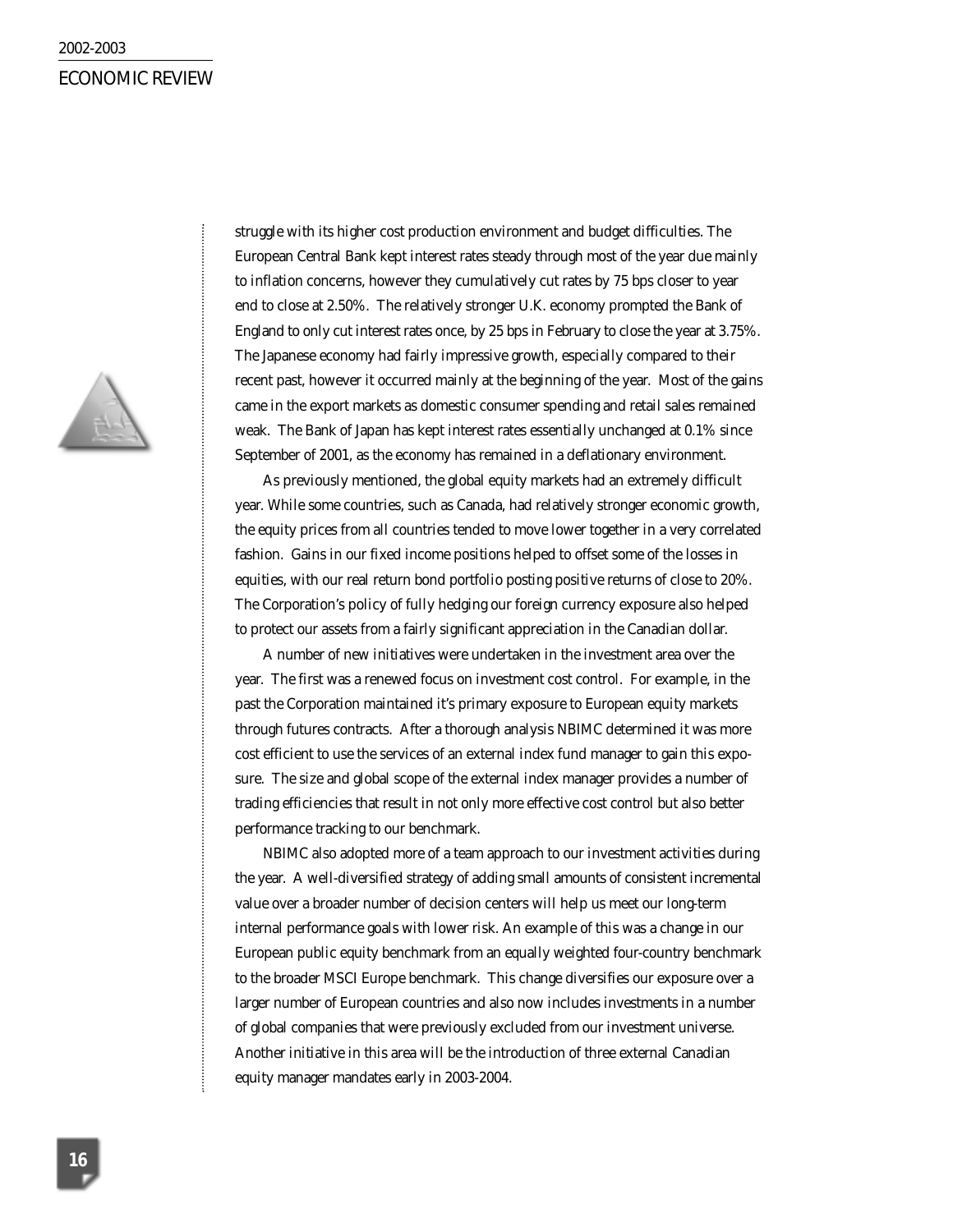# ECONOMIC REVIEW

Throughout the year we continued to pursue alternative investment strategies that will reduce our exposure to the major public equity market indices. Investments in private equity opportunities were conducted during the year from external fund manager commitments made in 2001 and 2002. We have also recently committed to an external infrastructure fund that will invest in tangible assets that should produce returns that are more closely aligned with our pension obligations.

Further to this, the Corporation also implemented an internal market-neutral investment strategy. The team that is responsible for executing this strategy uses both long and short positions on equity securities to generate absolute returns that are not a function of the direction of the underlying market indices in which these securities reside.

Our internal risk management activities continued throughout the year. In the past this activity has mainly focused on making sure that our internal investment activities remain within acceptable risk limits. NBIMC's more consistent value added results over the past two years illustrates that this focus provided the desired outcome. In the future we will continue to refine this process and work to use risk analysis in a more pro-active fashion to ensure we have enough risk in place to meet our value added targets. We have also initiated a process that measures and monitors the risk around each fund's policy asset mix and in turn their net funding position. The goal of this program will be to develop a measure that can be used pro-actively to alert management and our Board to periods of undue risk to the pension balance sheet.

As part of our diversification strategy we have discontinued actively trying to add significant value through futures trading and have reduced our volatility swap positions. While both strategies have helped to add value in the past, they did present the possibility of creating large relative effects to our returns. We also discontinued our external active European Equity Manager relationship due to both risk and return related issues. The majority of our external relationships however continued to add value in terms of meeting both performance returns and knowledge transfer objectives.

While 2002 was a very difficult year for investors, the outlook for 2003 seems no less challenging. There remains a tremendous amount of uncertainty around the short-term outlook of global equity markets, while fixed income yields are at very low historical levels. That being said, pension fund investors have made extraordinary strides in the past in such challenging investment environments, and in this context we remain committed to continually improve our investment processes and remain focused on a long-term investment strategy.

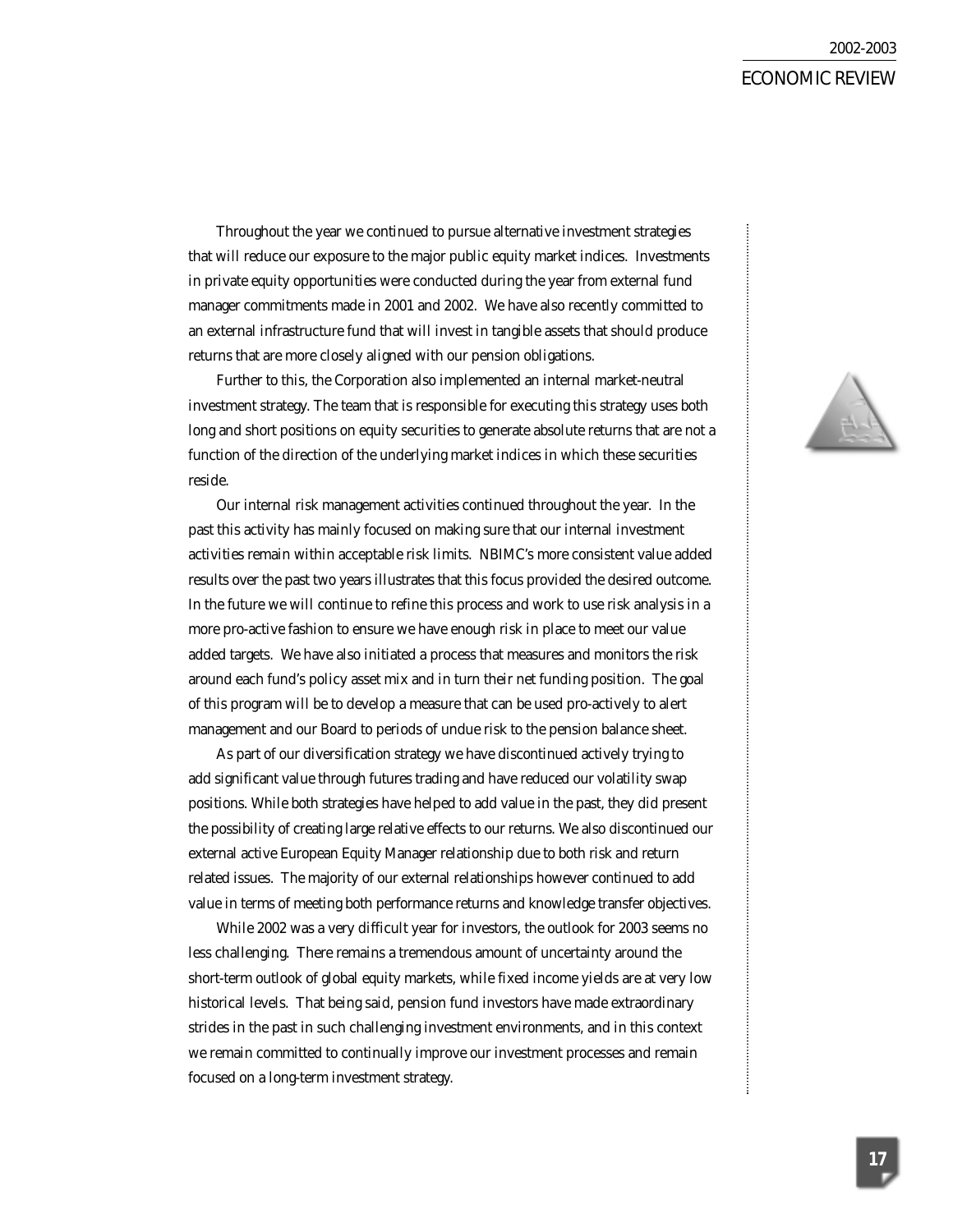

The fiscal year ended March 31, 2003 was characterized by disappointment<br>and discouragement in the U.S. economy, where any periods of optimism wer<br>quickly neutralized by the appearance of an array of factors that pummeled and discouragement in the U.S. economy, where any periods of optimism were quickly neutralized by the appearance of an array of factors that pummeled the U.S. economy during the year. The Canadian economy, by contrast, continued to demonstrate strength, and grew at a pace above even the most optimistic forecast. The degree of economic divergence between the two economies resulted in a sharp widening in Canada/U.S. yield spreads during the year, as the drop in U.S. bond yields far out-paced those in Canada. In fact, the economic differences between the two countries were enough to push the U.S. Federal Reserve and the Bank of Canada in opposite directions in setting monetary policy. The U.S. Federal Reserve lowered their key overnight rate by 0.50% during the year in an attempt to help stimulate the languishing U.S. economy, whereas the Bank of Canada raised their key overnight rate by 1.00% during the year in four equal movements, in an effort to cool the economy and keep inflation pressures under control.

Despite the fact that the Canadian economy and job growth remained strong, 2-year through 30-year bonds yields nonetheless fell during the year as the poor economic news out of the U.S. overwhelmed any positive economic developments in Canada. Although the Canadian economic story remained positive for the year, there lingered an expectation by investors that eventually the Canadian economy would follow the path of least resistance and slow along with the U.S.

Unfortunately for the U.S. economy, anytime there appeared to be a ray of hope on the horizon, something would materialize to derail growth once again. During the first half of the fiscal year, some of the factors affecting the U.S. economy included poor job growth, a slide in consumer confidence, international geopolitical risk and the ever-present risk of terrorism. Another blow to the economy was the persistent weakness in the equity markets, which was made worse by the June announcement of corporate accounting fraud at WorldCom. This left investors with very little trust and confidence in corporate information and in the ethics of corporate executives, leading them to abandon equities in favor of bonds.

Late in the year, fear of war with Iraq resulted in a renewed decline in consumer confidence. Corporations added to the negative sentiment by holding off on any new hiring, and a reluctance to commit resources to new capital projects until there was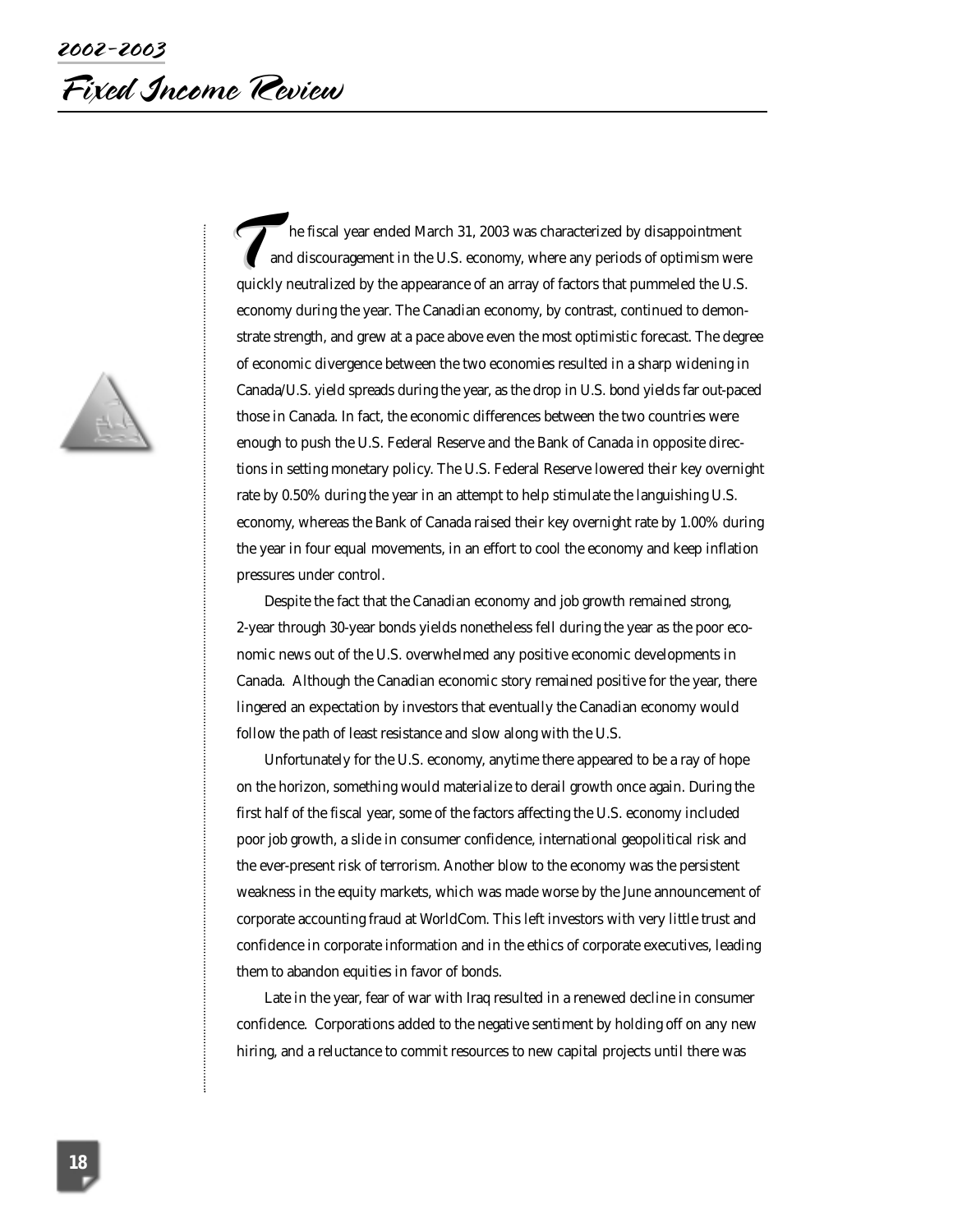### FIXED INCOME REVIEW

evidence of growth in demand for their products and some resolution to the Iraq situation. This negative economic environment had many investors fearing another economic recession.

The Canadian market for provincial securities was very stable, with spreads ending the year slightly narrower than where they started. Corporate bonds, on the other hand, went through a roller coaster period. Corporate spreads widened significantly during the first half of the fiscal year as investors worried about the health of corporate earnings and balance sheets. The disappointing performance of the U.S. economy, along with high profile accounting fraud cases, fueled these fears and many investors worried that there might be more cases of accounting irregularities waiting to be uncovered. The second half of the fiscal year saw a reversal of most of the previous spread widening, and spreads actually narrowed in recognition of improved corporate balance sheets created by successful cost cutting efforts.

Over the year, 2-year yields dropped 0.73% in Canada and 2.22% in the U.S. with long-term yields down 0.42% in Canada and 0.98% in the U.S. These yield declines helped the Scotia Capital All Government Bond Index post a positive return of 9.41% for the year. The New Brunswick Investment Management nominal bond portfolio out-performed this benchmark by 35 basis points with a total return of 9.76%. The 35 basis points of outperformance came mostly from duration positioning, with spread product and curve exposure contributing as well.

Returns on real return bonds were extremely robust this year. Pension funds increased their exposure to this asset class as they became more widely accepted as a means to diversify out of equities and nominal bonds. This demand for real return bonds, along with the rise in Canadian inflation, propelled the Scotia Capital Markets Real Return Index to a positive return of 19.93%. The New Brunswick Investment Management Corporation's Inflation linked

#### **NOMINAL BOND PORTFOLIO COMPOSITION AS OF MARCH 31, 2003**



#### **INFLATION LINKED PORTFOLIO COMPOSITION AS OF MARCH 31, 2003**

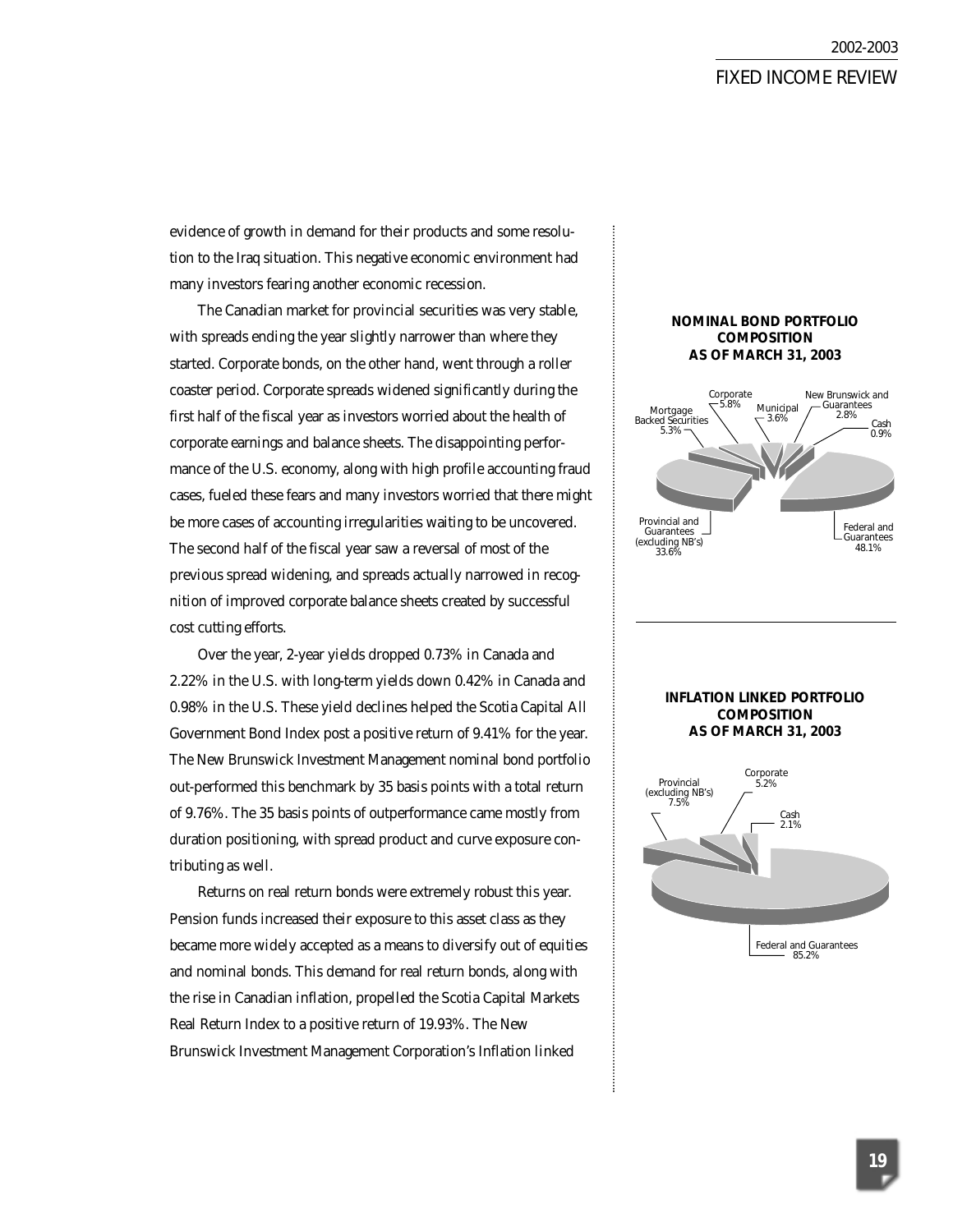

portfolio out-performed its benchmark by 6 basis points with a positive total return of 19.99%. The value enhancement came from a narrowing in credit product that the portfolio holds.

Money market returns, as measured by the Corporation's benchmark were 2.68%. Very low short-term rates resulted in one of the lowest returns on record for this asset class. The internal portfolio returned 2.87% for value added of 19 basis points. This out-performance came equally from holding high quality credit product, paying a higher return than the bonds making up the benchmark, and also from adjusting the term of the portfolio to anticipate changes in interest rates.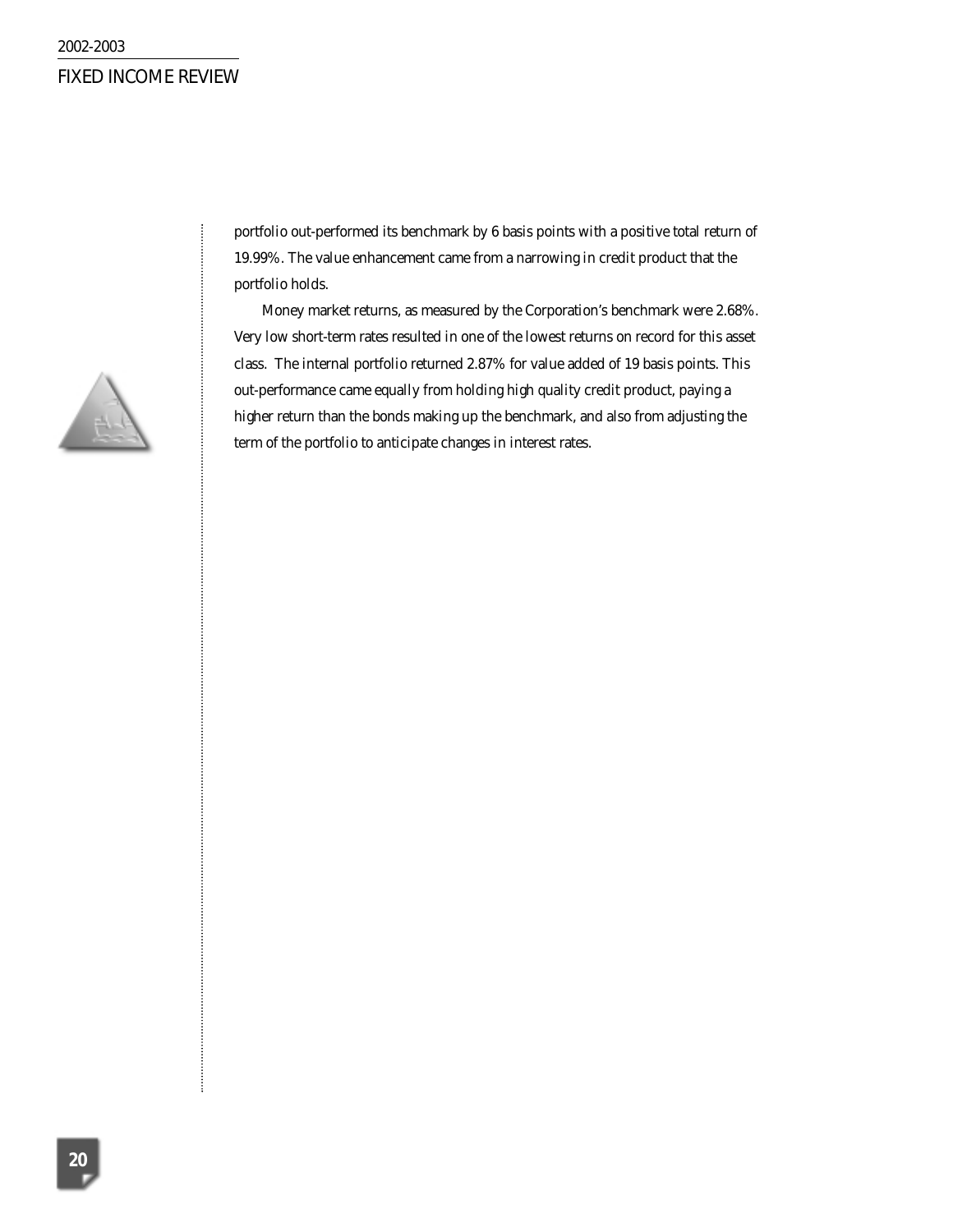2002-2003 Canadian Equity

### **Market Overview**

he Canadian equity market dropped significantly in the fiscal year ended March 2003. The S&P/TSX Composite declined 17.1% for the period bringing March 2003. The S&P/TSX Composite declined 17.1% for the period bringing<br>the three-year return for the broad based index to a negative annual compound return of 11.1%. At the end of the year, the index was approximately 44% off its all-time high set in September of 2000. Returns were negative for the one, two and three year periods across all market segments as evidenced by the data presented below. However, Canadian small cap stocks did do relatively better than domestic large and midcap issues over longer periods.

| <b>Annualized Performance for periods ending March 31, 2003</b><br>(compound, Total return in %) |          |         |          |
|--------------------------------------------------------------------------------------------------|----------|---------|----------|
|                                                                                                  | 1 year   | 2 year  | 3 year   |
| S&P/TSX Composite                                                                                | $-17.06$ | $-7.04$ | $-11.07$ |
| <b>S&amp;P/TSX 60</b>                                                                            | $-17.39$ | $-7.90$ | $-12.52$ |
| S&P/TSX Cdn MidCap                                                                               | $-19.50$ | $-6.70$ | $-9.84$  |
| S&P/TSX Cdn SmallCap                                                                             | $-17.70$ | $-2.11$ | $-2.14$  |
| <b>Source: TD Newcrest</b>                                                                       |          |         |          |

The key theme for the year which weighed on investors' minds and contributed to increased volatility in global equity markets was the escalation of tensions in the Middle East, culminating with a full-fledged, but short-lived war with Iraq. In the buildup to the conflict, oil prices surged to \$40 US per barrel, a move similar in magnitude as in 1991 with the launch of the last U.S./Iraq war. The price of gold continued its recent bullish trend peaking at over \$380 US as the U.S. dollar began to decline in value. Other factors that contributed to the positive gold performance included declining mine production, capped sales of gold reserves by central banks and a decrease in hedging programs by producers.

Corporate credit quality continued to be a major concern for debt and equity investors alike with a disproportionate number of the troubled issuers coming from the telecom, utility, and airline sectors. Canadian banks were not immune to the effects of bankruptcies, and consequently, large loan losses appeared in their reported results. Nonetheless, the financials were one of the top performing groups on the TSX Composite for the year as merger speculation and a high dividend yield relative to the market bolstered the sub index to its highest relative weighting on record.

#### **ACTIVE EQUITY PORTFOLIO COMPOSITION AS OF MARCH 31, 2003**

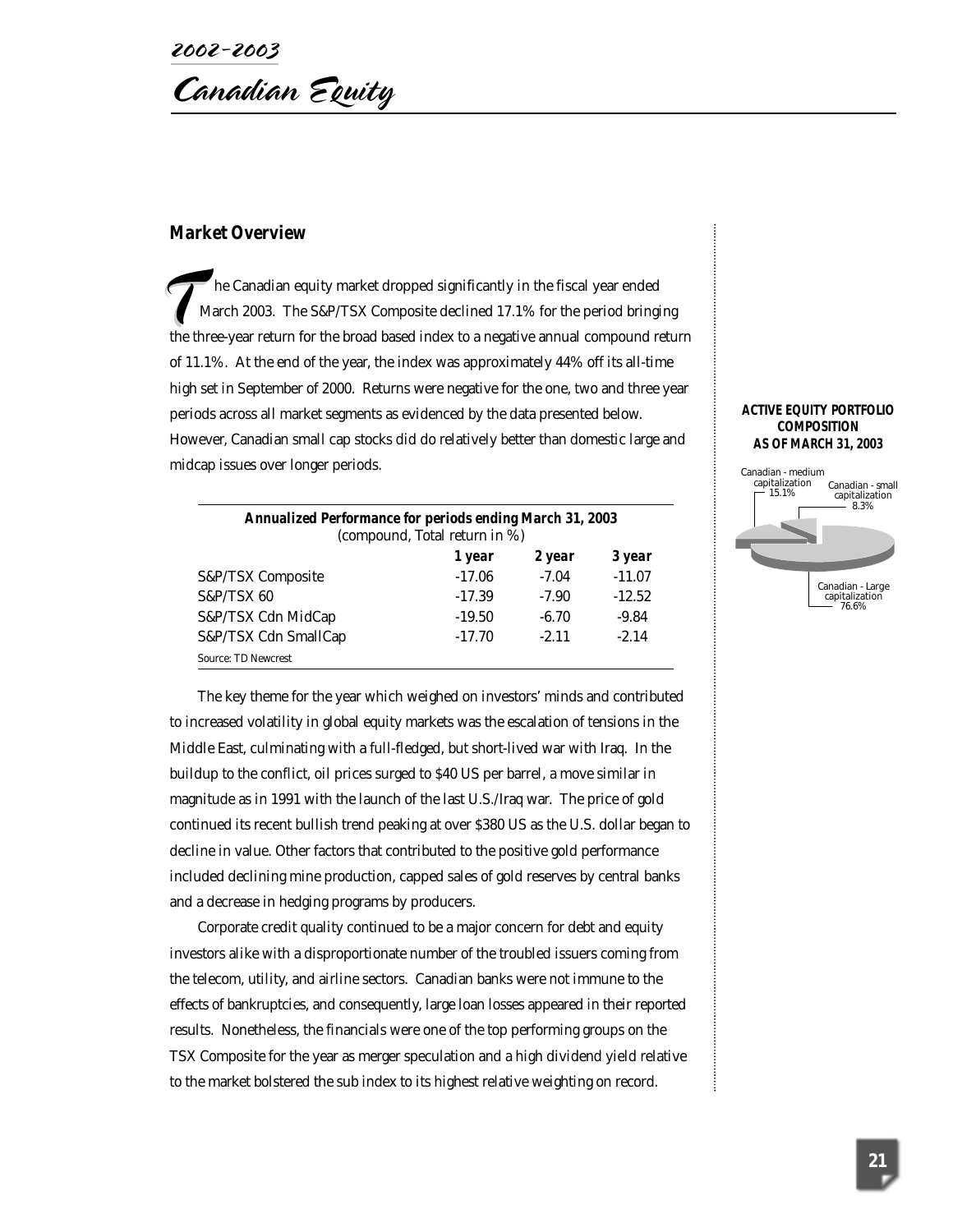# 2002-2003 CANADIAN EQUITY



The 3-year old bear market has brought to the fore new concerns over the levels of funding for corporate pension plans and has highlighted an important factor when considering the purchase of shares in a company. A recent *Report on Business<sup>1</sup>* study of 104 companies in the composite index with defined benefit plans indicated that only 23 companies were in a funding surplus in their most recent fiscal year. The huge pension shortfall, created mainly through poor performance of the markets, could translate into higher pension expenses and a dampening of future corporate profit growth and business reinvestment. The current state of the equity markets, combined with a tempered outlook for equity returns, has caused corporate treasurers to rethink the assumptions that underpin the estimated pension funding positions as many move to a more conservative stance.

For the year, the total active equity portfolio returned a negative 17.2%, while the combined Canadian equity benchmark was down 17.6%. This represents an out-performance of 37 basis points, albeit in a down year for the equity market as a whole. The combined large and midcap portfolios outperformed their respective benchmarks for the year while the small cap portion managed by Louisbourg Investments strongly out-performed its benchmark.

<sup>1</sup> Church, E and Kennedy, P., "Pension Shortfalls Set to Explode." <u>The Globe and Mail</u>. 12 May 2003<br><u>http://www.globeandmail.com</u>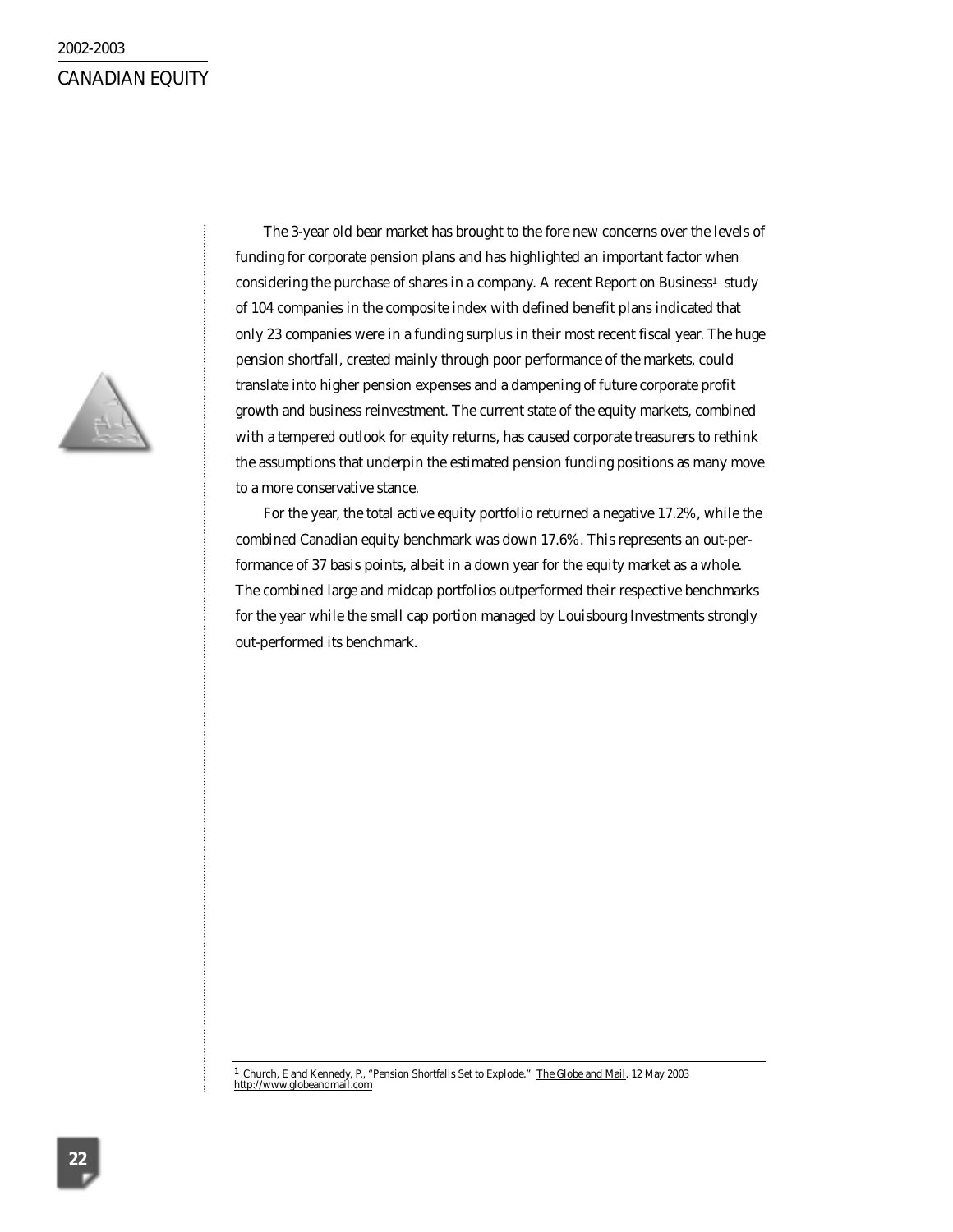# Serving our Clients...providing a secure retirement



# **Maria Boutillier**

ighteen months ago, I retired after 40 working years. The last 20 years were with NB Power Corporation in the Change Control and Design Department at Point Lepreau Generating Station. I joined as a draftsperson, became part of CAD (Computer Aided Design) area where I liaised with outside agencies, station engineers and management. It is a safety oriented, production driven, and challenging atmosphere.

In my personal life, time and money were always great concerns. Never enough; always rushing to do what must be done so that I might do other things. A priority I achieved was to retire early.

Now, I have the time and opportunity (health & a little money) to indulge myself with: visits to family (all out of province); re-establishing some old friendships and activities; taking on new interests and making new friends and acquaintances; smell and plant the roses, and it's great!



# **Murray Stewart**

y professional career as teacher, professor and administrator spanned the years 1934 to 1981, with many summers and several years out for university studies and research in education. I worked 19 years in the New Brunswick public school system, 18 for the New Brunswick Department of Education and 8 for the University of New Brunswick in the Faculty of Education. I served as supervising principal of several regional high school districts, principal of the New Brunswick Teachers' College and as Assistant Dean of Education at University of New Brunswick (UNB). After retirement, I was an Honorary Research Assistant in Education at UNB for eight years.  $\boldsymbol{\mathcal{M}}$ 

During my earlier retirement years my wife and I did quite a bit of travelling on this continent and in Europe. Lately, we stay closer to home in Fredericton, enjoying family, church and friends.

My personal hobbies include writing articles and book reviews, photography, participating in social action projects and gardening under the watchful eye of my wife Dora.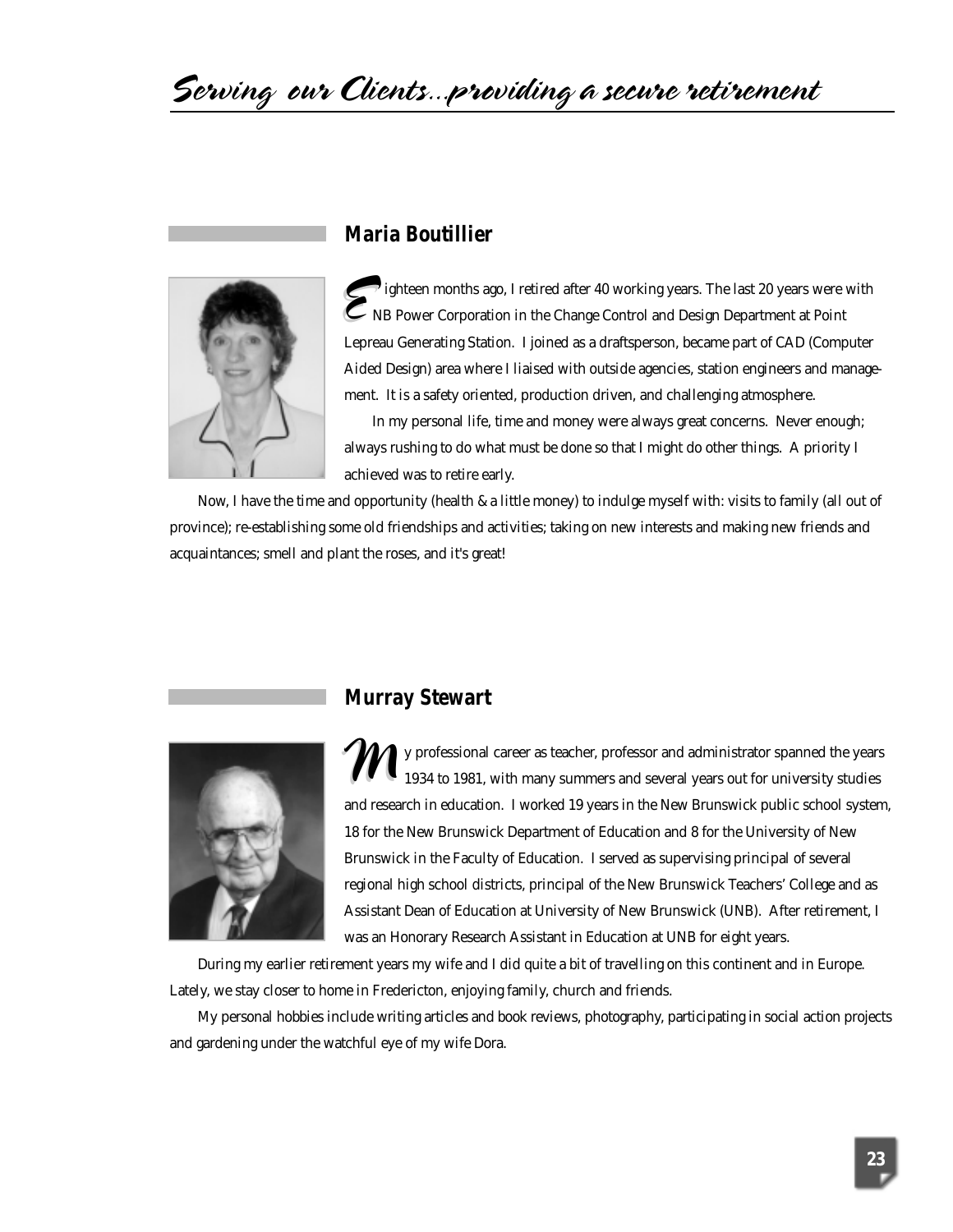# **Madeline Trenouth**



ike many people, I fully expected to work until the age of 60 or 65. I loved my work as Executive Director Corporate Services with the Department of Family & Community Services; I respected the people I worked with and I believed the work of Corporate Services and the Department was important. Then along came the possibility of early retirement...an opportunity too good to pass up.  $\epsilon$ 

I had always enjoyed the role of "internal consultant", having facilitated many meetings, workshops and various other learning events throughout my career. Now I wanted to try the role of external consultant. So, I took advantage of this opportunity,

retired the month following my 55th birthday and looked forward to a second career.

I certainly have not been disappointed with retirement. I have the luxury of doing what I like best...working with individuals, work teams and non-profit groups, facilitating meetings and delivering workshops. Most of my work is carried out during the winter and fall months, leaving me lots of time to garden, read, travel and spend more time with family and friends. I consider myself fortunate and am grateful that I continue learning from the work I do and still enjoy lots of unstructured time.

Early retirement...there's no life like it!